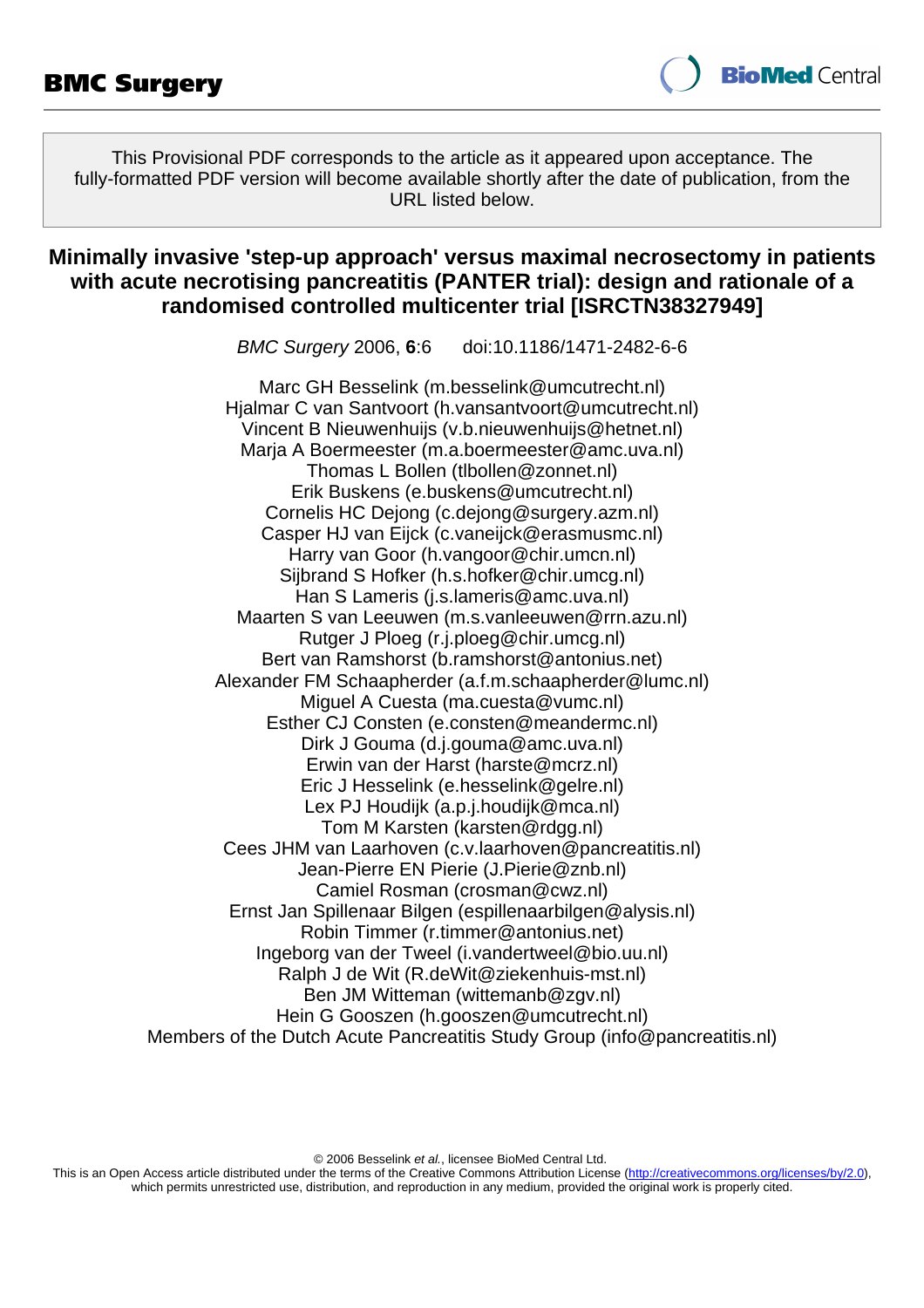|                                       | <b>ISSN</b> 1471-2482                                  |  |  |
|---------------------------------------|--------------------------------------------------------|--|--|
|                                       | <b>Article type</b> Study protocol                     |  |  |
|                                       | <b>Submission date</b> 15 February 2006                |  |  |
| <b>Acceptance date</b> 11 April 2006  |                                                        |  |  |
| <b>Publication date</b> 11 April 2006 |                                                        |  |  |
|                                       | Article URL http://www.biomedcentral.com/1471-2482/6/6 |  |  |

Like all articles in BMC journals, this peer-reviewed article was published immediately upon acceptance. It can be downloaded, printed and distributed freely for any purposes (see copyright notice below).

Articles in BMC journals are listed in PubMed and archived at PubMed Central.

For information about publishing your research in BMC journals or any BioMed Central journal, go to

<http://www.biomedcentral.com/info/authors/>

© 2006 Besselink et al., licensee BioMed Central Ltd.

This is an Open Access article distributed under the terms of the Creative Commons Attribution License (<http://creativecommons.org/licenses/by/2.0>), which permits unrestricted use, distribution, and reproduction in any medium, provided the original work is properly cited.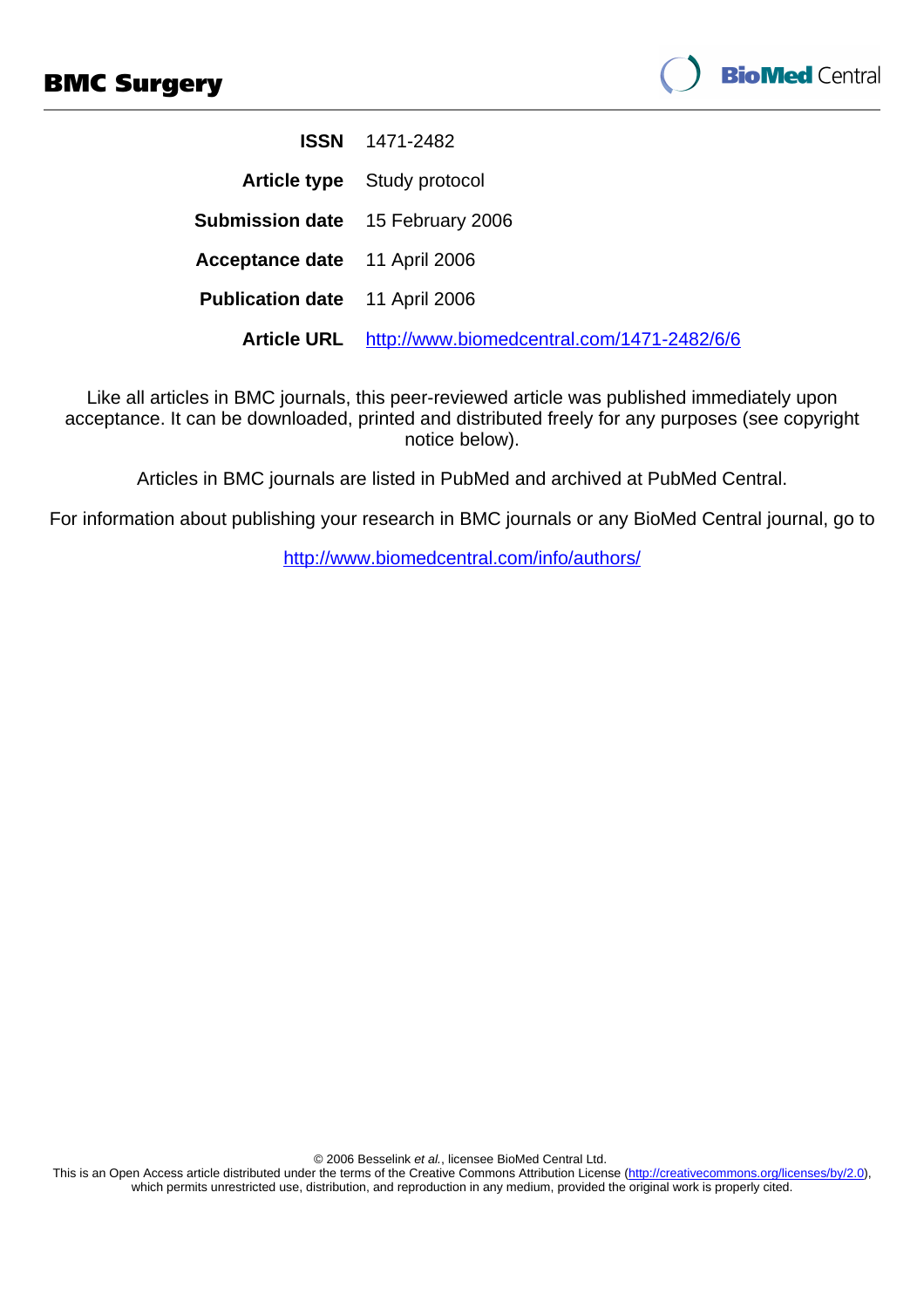Study protocol

**Minimally invasive 'step-up approach' versus maximal necrosectomy in patients with acute necrotising pancreatitis (PANTER trial): design and rationale of a randomised controlled multicenter trial [ISRCTN38327949].** 

Marc GH Besselink<sup>1</sup>, Hjalmar C van Santvoort<sup>1</sup>, Vincent B Nieuwenhuijs<sup>1</sup>, Marja A Boermeester<sup>2</sup>, Thomas L Bollen<sup>3</sup>, Erik Buskens<sup>4</sup>, Cornelis HC Dejong<sup>5</sup>, Casper HJ van Eijck<sup>6</sup>, Harry van Goor<sup>7</sup>, Sijbrand S Hofker<sup>8</sup>, Han S Lameris<sup>9</sup>, Maarten S van Leeuwen<sup>10</sup>, Rutger J Ploeg<sup>8</sup>, Bert van Ramshorst<sup>11</sup>, Alexander FM Schaapherder<sup>12</sup>, Miguel A Cuesta<sup>13</sup>, Esther CJ Consten<sup>14</sup>, Dirk J Gouma<sup>2</sup>, Erwin van der Harst<sup>15</sup>, Eric J Hesselink<sup>16</sup>, Lex PJ Houdijk<sup>17</sup>, Tom M Karsten<sup>18</sup>, Cees JHM van Laarhoven<sup>19</sup>, Jean-Pierre EN Pierie<sup>20</sup>, Camiel Rosman<sup>21</sup>, Ernst Jan Spillenaar Bilgen<sup>22</sup>, Robin Timmer<sup>23</sup>, Ingeborg van der Tweel<sup>24</sup>, Ralph J de Wit<sup>25</sup>, Ben JM Witteman<sup>26</sup>, Hein G Gooszen<sup>1\*</sup> and the members of the Dutch Acute Pancreatitis Study Group.

<sup>1</sup>Department of Surgery, University Medical Center Utrecht, <sup>2</sup>Department of Surgery, Academic Medical Center Amsterdam, <sup>3</sup>Department of Radiology, St. Antonius Hospital Nieuwegein, <sup>4</sup> Julius Center for Health Sciences and Primary Care, University Medical Center Utrecht, <sup>5</sup>Department of Surgery, University Hospital Maastricht and NUTRIM institute, <sup>6</sup>Department of Surgery, Erasmus Medical Center Rotterdam, <sup>7</sup>Department of Surgery, Radboud University Nijmegen Medical Centre, <sup>8</sup>Department of Surgery, University Medical Center Groningen, <sup>9</sup>Department of Radiology, Academic Medical Center Amsterdam, <sup>11</sup>Department of Surgery, St. Antonius Hospital Nieuwegein,  $12$ Department of Surgery, Leiden University Medical Center,  $13$ Department of Surgery, VU Medical Center Amsterdam, <sup>14</sup>Department of Surgery, Meander Medical Center Amersfoort, <sup>15</sup>Department of Surgery, Medical Center Rijnmond Zuid Rotterdam, <sup>16</sup>Department of Surgery, Gelre Hospitals Apeldoorn, <sup>17</sup>Department of Surgery, Medical Center Alkmaar, <sup>18</sup>Department of Surgery, Reinier de Graaf Group Delft, <sup>19</sup>Department of Surgery, St. Elisabeth Hospital Tilburg, <sup>20</sup>Department of Surgery, Medical Center Leeuwarden, <sup>21</sup>Department of Surgery, Canisius Wilhelmina Hospital Nijmegen, <sup>22</sup>Department of Surgery, Rijnstate Hospital Arnhem, <sup>23</sup>Department of Gastroenterology, St. Antonius Hospital Nieuwegein, <sup>24</sup>Utrecht University, Centre for Biostatistics, <sup>25</sup>Department of Surgery, Medical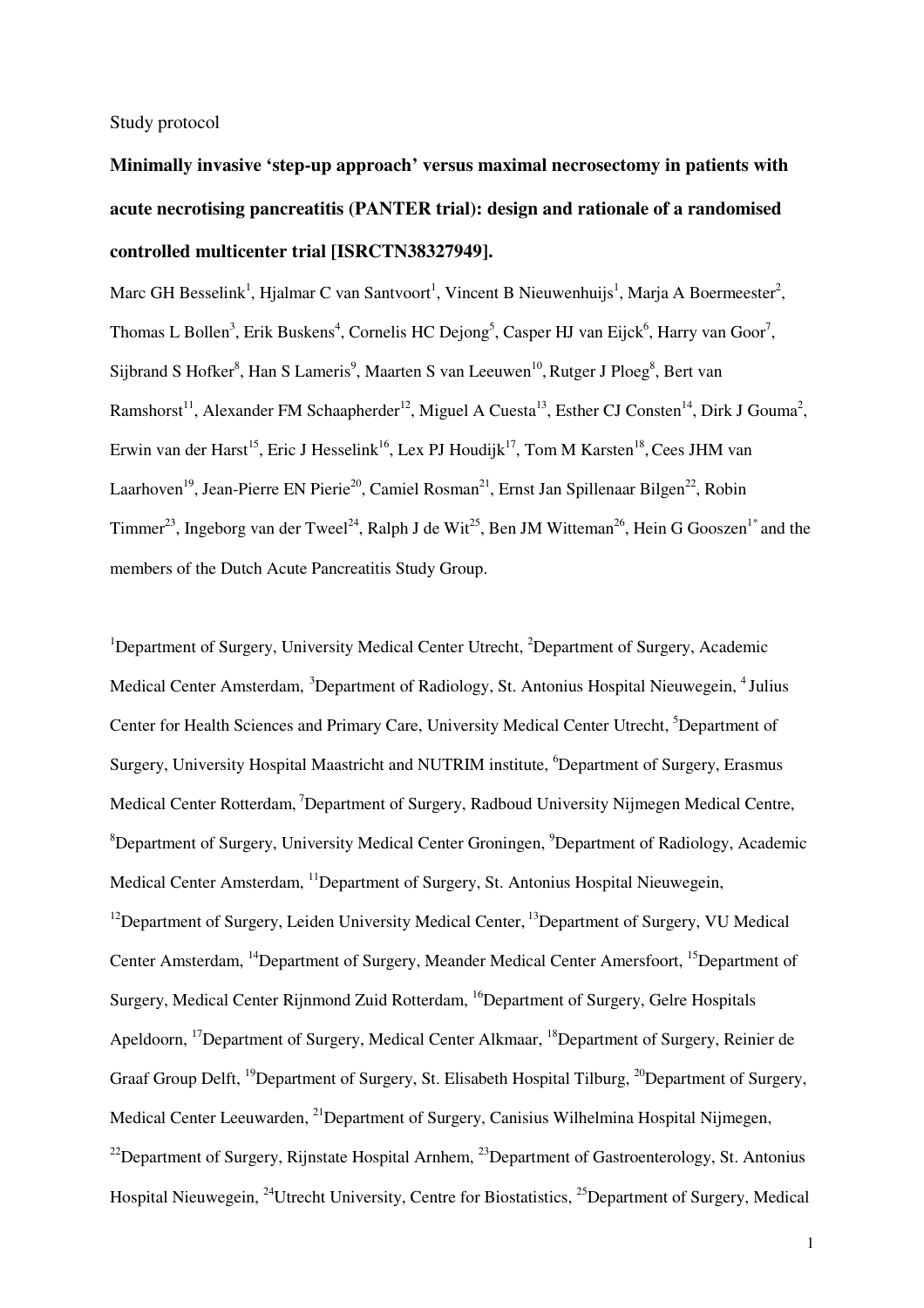Spectrum Twente, Enschede, <sup>26</sup>Department of Gastroenterology and Hepatology, Gelderse Vallei Ede. The Netherlands.

## **Corresponding author\*:**

Hein G. Gooszen Head Department of Surgery Chairman Dutch Acute Pancreatitis Study Group University Medical Center Utrecht PO Box 85500, HP G04.228 3508 GA Utrecht, The Netherlands Tel +31-30-2508074 Telefax +31-30-2541944 h.gooszen@umcutrecht.nl / m.besselink@umcutrecht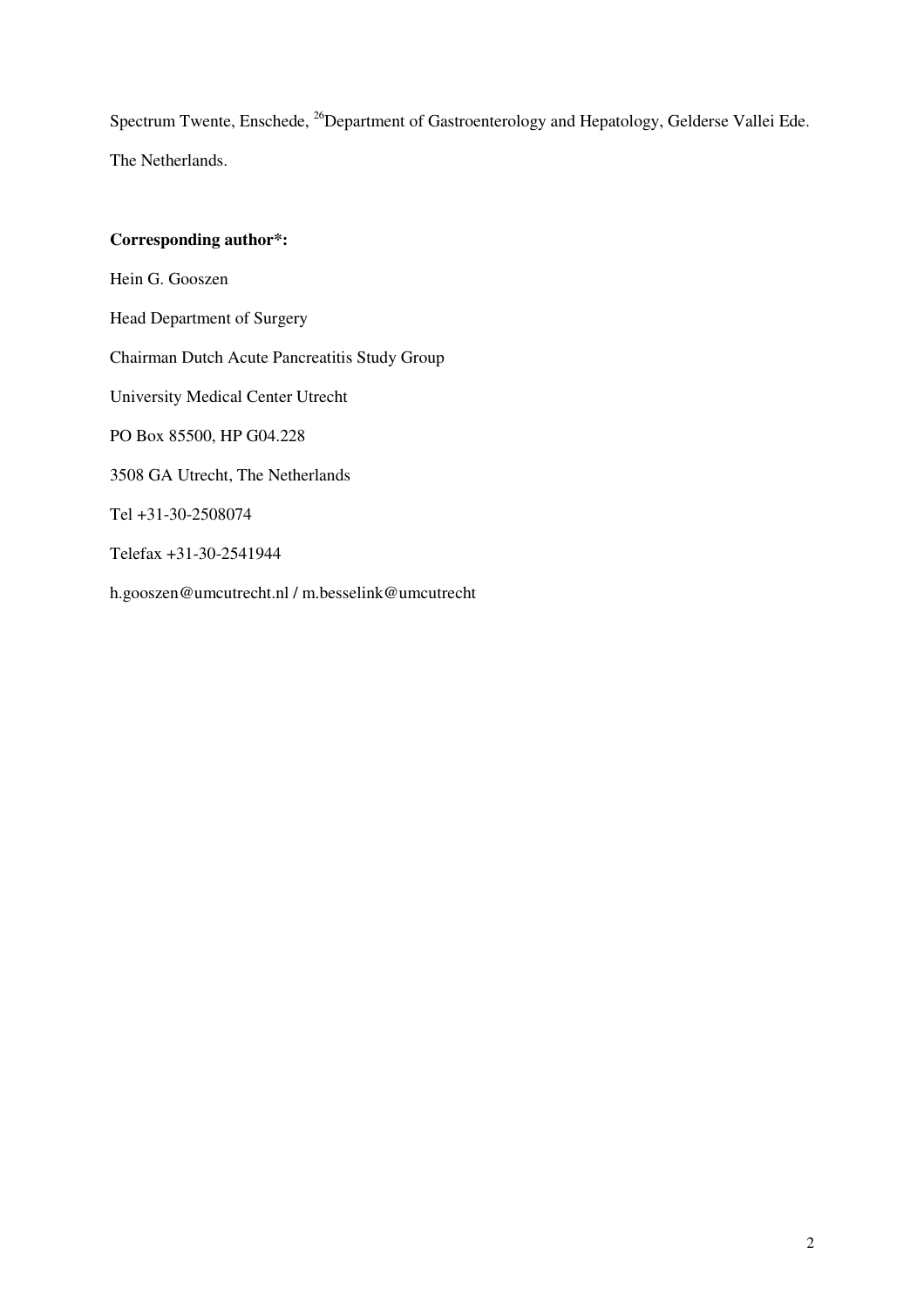### **Abstract**

**Background:** The initial treatment of acute necrotizing pancreatitis is conservative. Intervention is indicated in patients with (suspected) infected necrotizing pancreatitis. In the Netherlands, the standard intervention is necrosectomy by laparotomy followed by continuous postoperative lavage (CPL). In recent years several minimally invasive strategies have been introduced. So far, these strategies have never been compared in a randomised controlled trial. The PANTER study (PAncreatitis, Necrosectomy versus sTEp up appRoach) was conceived to yield the evidence needed for a considered policy decision.

**Methods/design:** 88 patients with (suspected) infected necrotizing pancreatitis will be randomly allocated to either group A) minimally invasive 'step-up approach' starting with drainage followed, if necessary, by videoscopic assisted retroperitoneal debridement (VARD) or group B) maximal necrosectomy by laparotomy. Both procedures are followed by CPL. Patients will be recruited from 20 hospitals, including all Dutch university medical centres, over a 3-year period. The primary endpoint is the proportion of patients suffering from postoperative major morbidity and mortality. Secondary endpoints are complications, new onset sepsis, length of hospital and intensive care stay, quality of life and total (direct and indirect) costs. To demonstrate that the 'step-up approach' can reduce the major morbidity and mortality rate from 45 to 16%, with 80% power at 5% alpha, a total sample size of 88 patients was calculated.

**Discussion:** The PANTER-study is a randomised controlled trial that will provide evidence on the merits of a minimally invasive 'step-up approach' in patients with (suspected) infected necrotizing pancreatitis.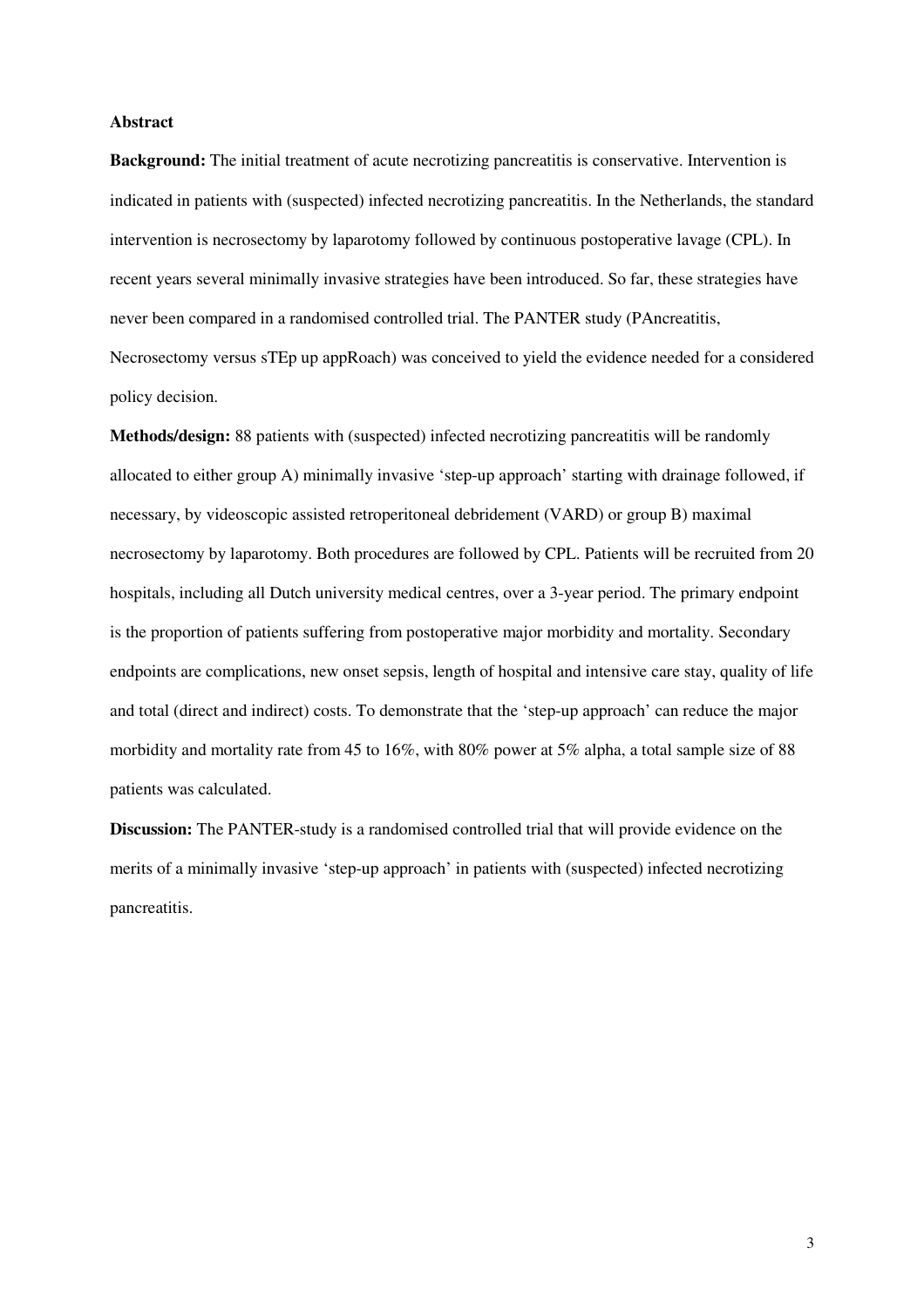## **Background**

The initial treatment of acute necrotizing pancreatitis is conservative[1-4]. Once (peri-)pancreatic necrosis becomes infected mortality increases steeply[3,4]. Intervention is indicated when infection of (peri-)pancreatic necrosis is proven by fine needle aspiration (FNA), when (peri-)pancreatic air collections in the necrotic cavity are depicted on computer tomography (CT) scan or when sepsis persists despite maximal support on the intensive care unit. Surgical intervention within the first 14 days after the onset of symptoms should be averted because of notoriously poor outcome in this phase of disease[4,5]. Organ failure needing intensive care treatment during the first two weeks should be interpreted as a complication of a systemic inflammatory response syndrome (SIRS).

There is no consensus in the literature on the optimal surgical strategy in infected necrotizing pancreatitis. In a recent systematic review we demonstrated that necrosectomy by laparotomy was accompanied by high mortality rates (15-27%) and considerable morbidity[6].

In recent years radiologists, gastrointestinal surgeons and gastroenterologists have adopted minimally invasive strategies in infected necrotizing pancreatitis[7]. Initially only practiced in patients unfit for laparotomy, but in recent years indications seem to have expanded[8-11]. Percutaneous catheter drainage (PCD)[12-14], endoscopic transgastric procedures[15,16] and minimally invasive necrosectomy[9-11] have been proposed as alternatives for necrosectomy by laparotomy. Although preliminary results are promising, current series are small, poorly comparable and a selection bias may have influenced the results[7].

It has been reported that PCD obviates the need for surgical intervention in infected necrotizing pancreatitis in 30 to 100 per cent of cases[12-14]. In these series committed radiologists repeatedly performed repeated drainage procedures using large bore catheters. It has been argued that because of the need for repeated procedures PCD can not easily be implemented in clinical practice[17]. However, we hypothesize that 'simple' drainage with regular bore (12-14 French) percutaneous catheters can also be beneficial to the patient. Drainage of 'infected fluid under pressure' may help the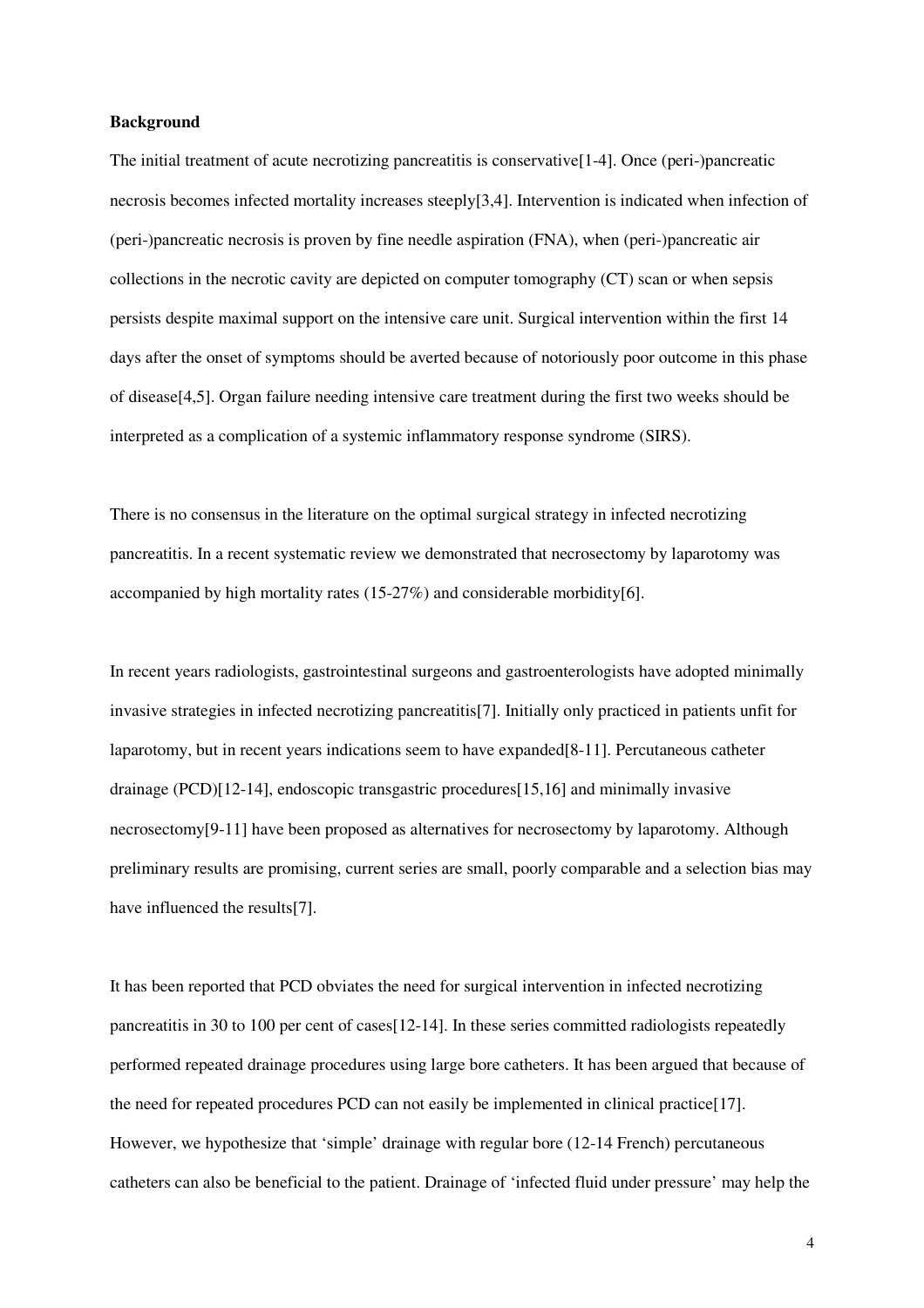patient in dealing with the (peri-)pancreatic necrosis and delay or even obviate surgical intervention in a relevant proportion of patients.

As a prelude to the present study a retrospective multicenter study was performed in 11 hospitals in the Netherlands[8]. The outcome of the different interventional strategies in (infected) necrotizing pancreatitis was assessed. The strategy most often used was laparotomy with continuous postoperative lavage (CPL) (53/106 patients)[8]. Of the patients treated with minimally invasive surgery (n=18), two-thirds had PCD prior to surgical intervention. During surgery the percutaneous drain was used as a 'guide wire' to facilitate retroperitoneal access to the infected collections. The results of minimally invasive surgery were favourable: 11% mortality as compared to 25% after laparotomy and CPL. However, since selection bias may have played a role in the favourable results a randomised controlled trial is warranted in order to define evidence-based surgery in infected necrotizing pancreatitis.

We anticipate that a minimally invasive 'step-up approach' results in a reduction in postoperative major morbidity and mortality. The PANTER trial is designed to compare a *minimally invasive 'stepup approach'* with a *primary maximal necrosectomy* by laparotomy. The 'step-up approach' consists of percutaneous or transgastric drainage when necessary followed by minimally invasive necrosectomy.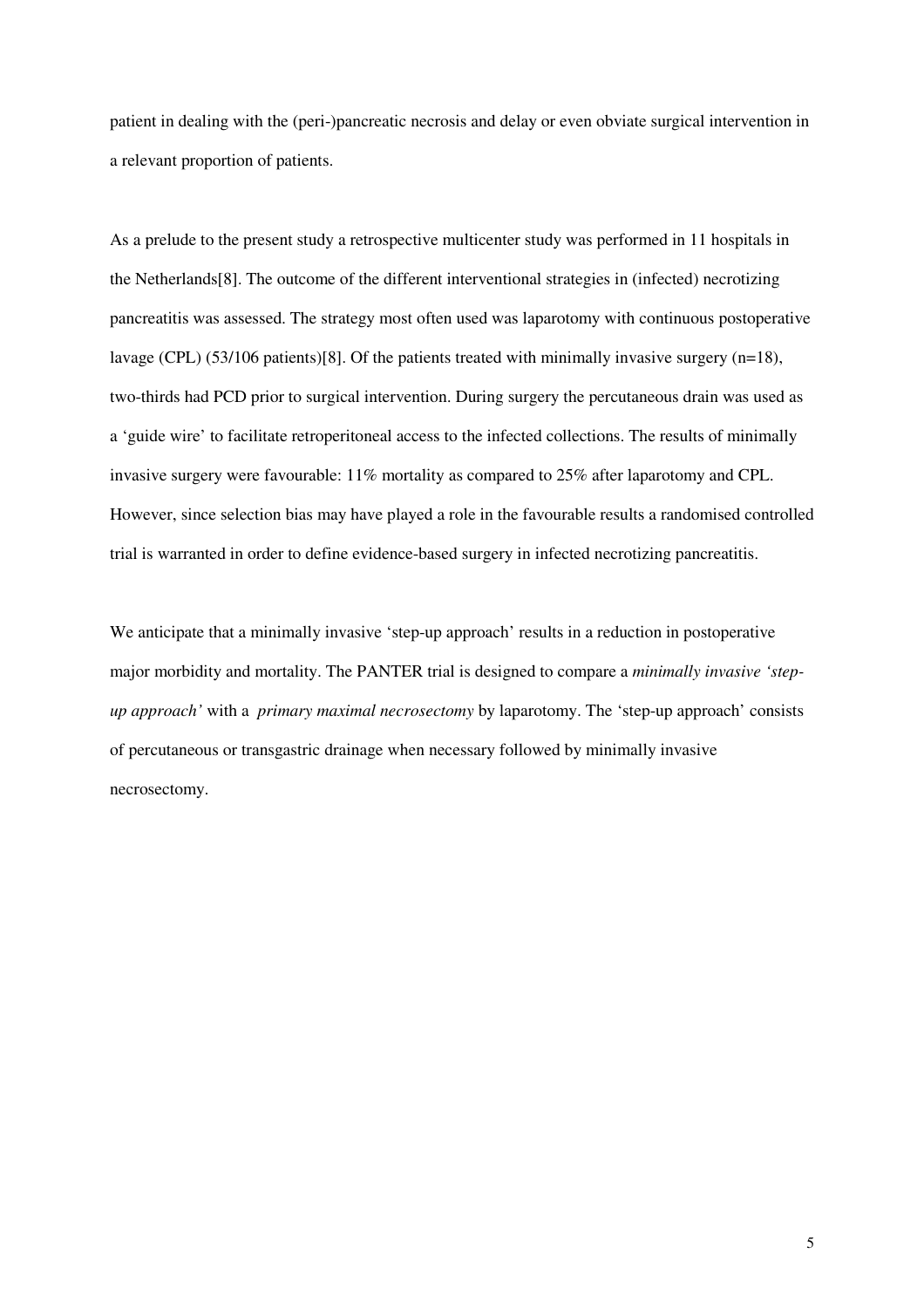### **Methods / design**

## **Study objectives**

To test the hypothesis that a minimally invasive 'step-up approach' will lead to a reduction of postoperative major morbidity and mortality in patients with infected (peri-)pancreatic necrosis.

## **Primary endpoint**

The primary endpoint is the proportion of patients with major morbidity or mortality, see Tables 1 and 2. Complications occurring subsequent to the first intervention after randomisation until three months after discharge from the hospital are compared.

## **Secondary endpoints**

Secondary endpoints are 'minor' complications (such as pancreatic fistula, pancreatic pseudocyst requiring intervention, pancreatic abscess, biliary strictures, incisional hernia requiring re-intervention and pancreatic insufficiency), new onset sepsis, new onset SIRS, total number of interventions, hospital and intensive care stay, quality of life and total (direct and indirect) costs.

## **Definitions**

The definitions of the Atlanta classification are used. *Pancreatic necrosis*: focal area's of nonenhancing pancreatic parenchyma on contrast-enhanced computer tomography (CECT). *Infected necrotizing pancreatitis:* a positive culture of pancreatic or peripancreatic necrosis obtained by FNA or the presence of air in the collections on CECT. *Suspected infected necrotizing pancreatitis*: persisting sepsis or progressive clinical deterioration despite maximal support on the intensive care unit in case of pancreatic and/or peripancreatic necrosis.

## **Design of Study**

PANTER is a randomised controlled parallel group superiority multicenter trial.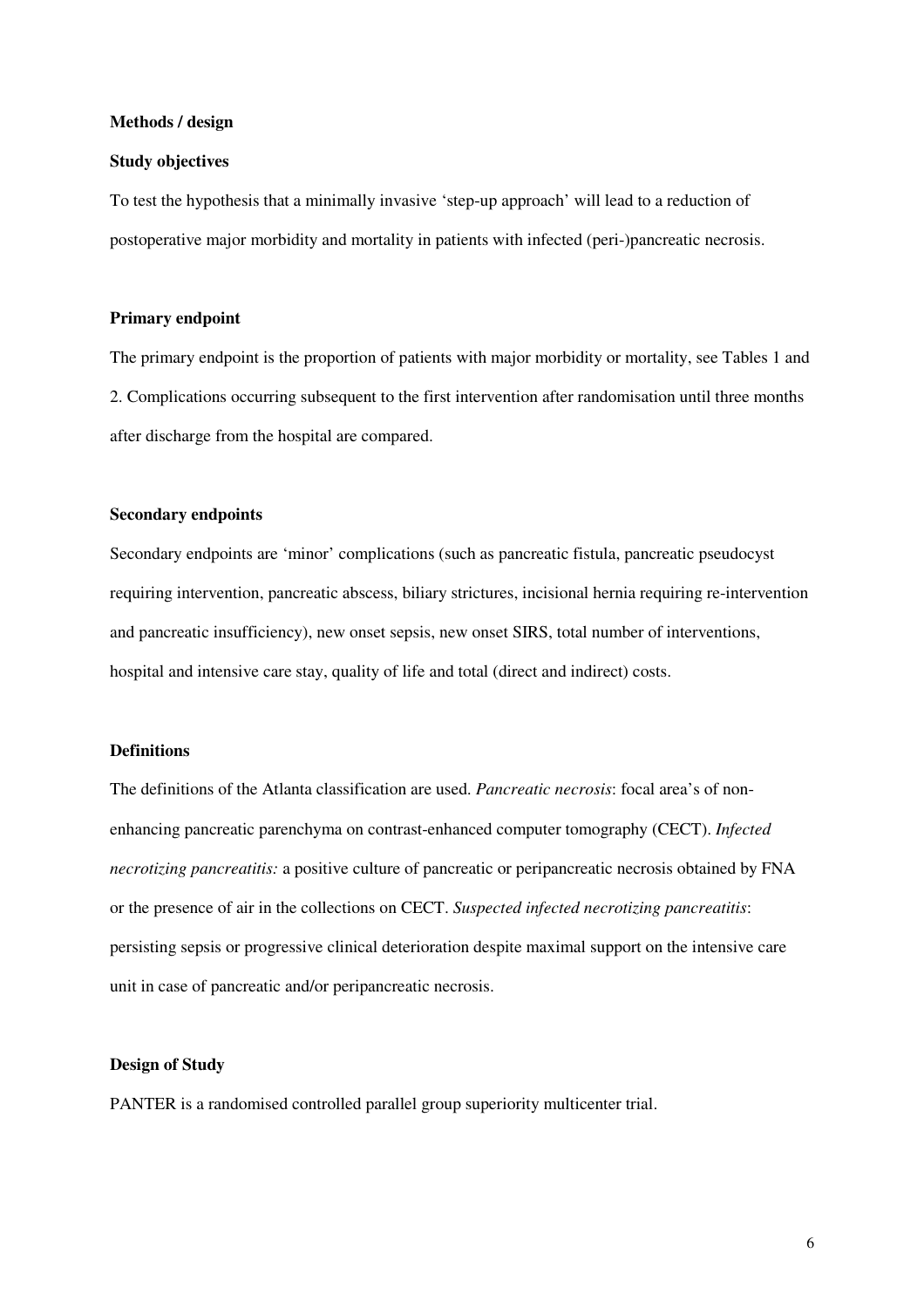## **Participating centres**

Twenty hospitals of the Dutch Acute Pancreatitis Study Group, including all Dutch University Medical Centres, will enrol patients (see Appendix).

## **Pre-randomisation treatment protocol**

All patients with acute pancreatitis will be treated by a pre-established treatment protocol consisting of enteral nutrition via a nasojejunal tube and an early endoscopic retrograde cholangiopancreatography (ERCP) with sphincterotomy in case of predicted severe biliary pancreatitis with or without obstructive cholangitis. No antibiotic prophylaxis will be administered. CECT will be performed in patients who fail to show clinical improvement after the first 7 days of hospital admission. Since many patients are referred from other centres, violation of the pre-randomisation treatment protocol is not an exclusion criteria.

## *Registration*

From all patients with (peri-)pancreatic necrosis, including those who are not randomised and treated conservatively, written informed consent will be obtained for prospective registration of age, gender, onset of symptoms, interventional procedures, hospital stay, intensive care stay and mortality (alternatively consent by proxy will be obtained for patients who are unable to give consent eg. intubated patients).

## *Timing of intervention*

Whenever possible it is attempted to delay surgical intervention. Ideally, the first intervention would be performed at least 30 days after onset of symptoms. Earlier intervention may be warranted in case of a rapidly deteriorating clinical condition. When infection is proven within the first 14 days, intervention may be postponed. Intervention within 14 days is only indicated in emergencies such as bowel perforation, abdominal compartment syndrome or acute bleeding. Patients with these complications are not eligible for randomisation.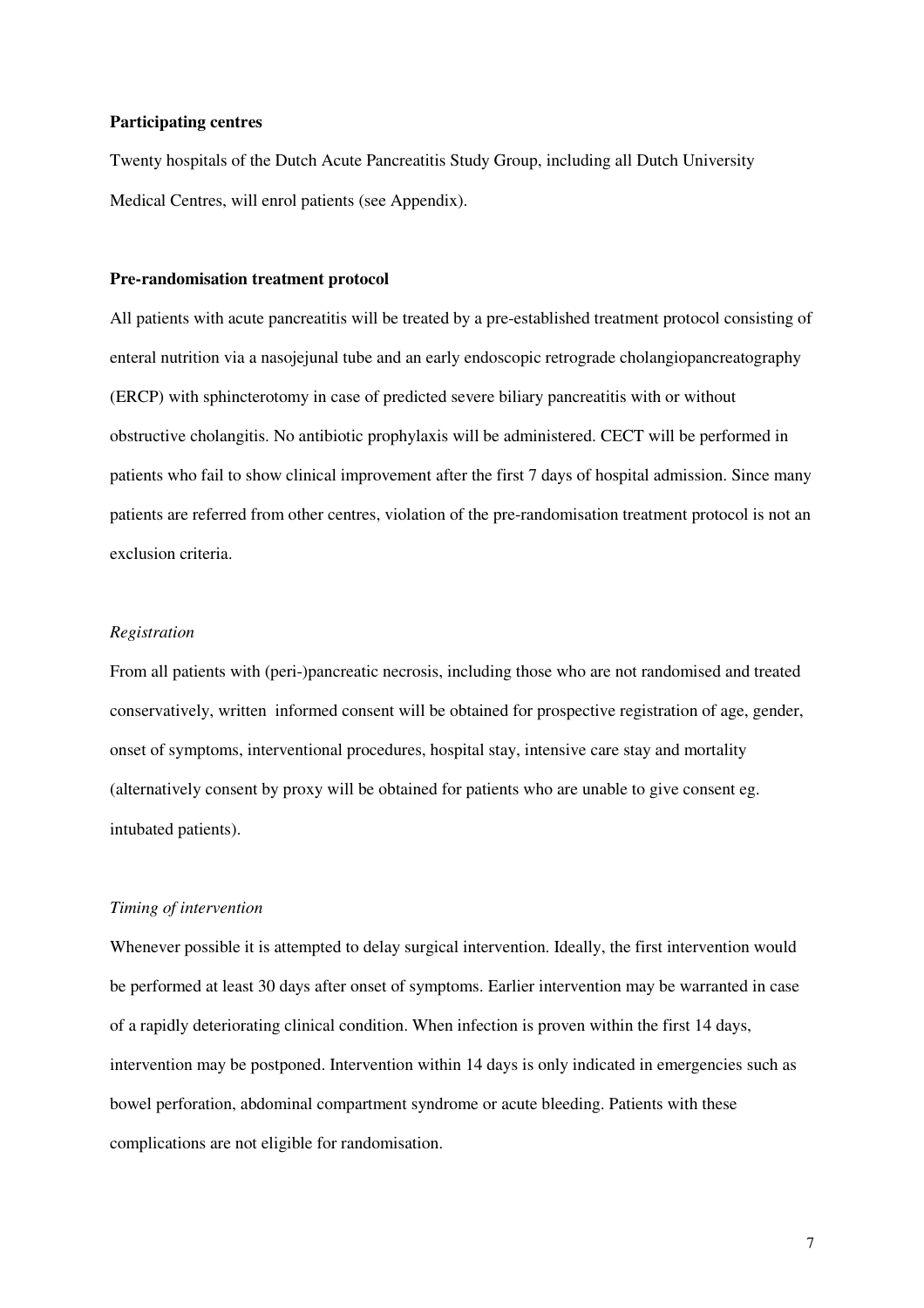## **Eligibility criteria**

## *Inclusion criteria*

- age equal to or above 18 years
- pancreatic necrosis or peripancreatic necrosis detected on CECT.
- patients in whom a decision for surgical intervention has been made because of (suspected) infected (peri-)pancreatic necrosis
- possibility of placing a drain (either percutaneous or endoscopic) in the collection(s)
- written informed consent

## *Exclusion criteria*

- previous drainage or surgical necrosectomy for (suspected) infected pancreatic necrosis, including procedures performed in referring hospitals. ERCP with or without papillotomy is allowed.
- previous exploratory laparotomy for acute abdomen and diagnosis of pancreatitis during laparotomy
- acute flare-up of chronic pancreatitis
- bleeding, abdominal compartment syndrome or perforation of a visceral organ as indication for intervention
- post-abdominal surgery necrotizing pancreatitis

Rationale: previous drainage procedures or laparotomy make it impossible to study the isolated effect of drainage of 'infected fluid under pressure'. There is essentially no indication for necrosectomy in acute fluid collections, pancreatic abscesses or pseudocysts as these collections do not contain pancreatic necrosis or necrotic debris according to the Atlanta Classification. When intervention is indicated in these types of collections this is performed by drainage procedures, although some pseudocysts may require surgical intervention[4]. Patients with chronic pancreatitis have an underlying disease with a course very different from acute pancreatitis. Patients with a second, third or fourth attack of acute pancreatitis are eligible for randomisation as long as there are no signs of chronic pancreatitis (calcification and/or pancreatic duct abnormalities).

## **Randomisation**

Patients will be randomly assigned to group A ('step-up approach') or group B (laparotomy) as shown in the flowchart (see figure 1). Randomisation is performed by an Internet randomisation module (Julius Center for primary care and health sciences, UMC Utrecht, the Netherlands). Block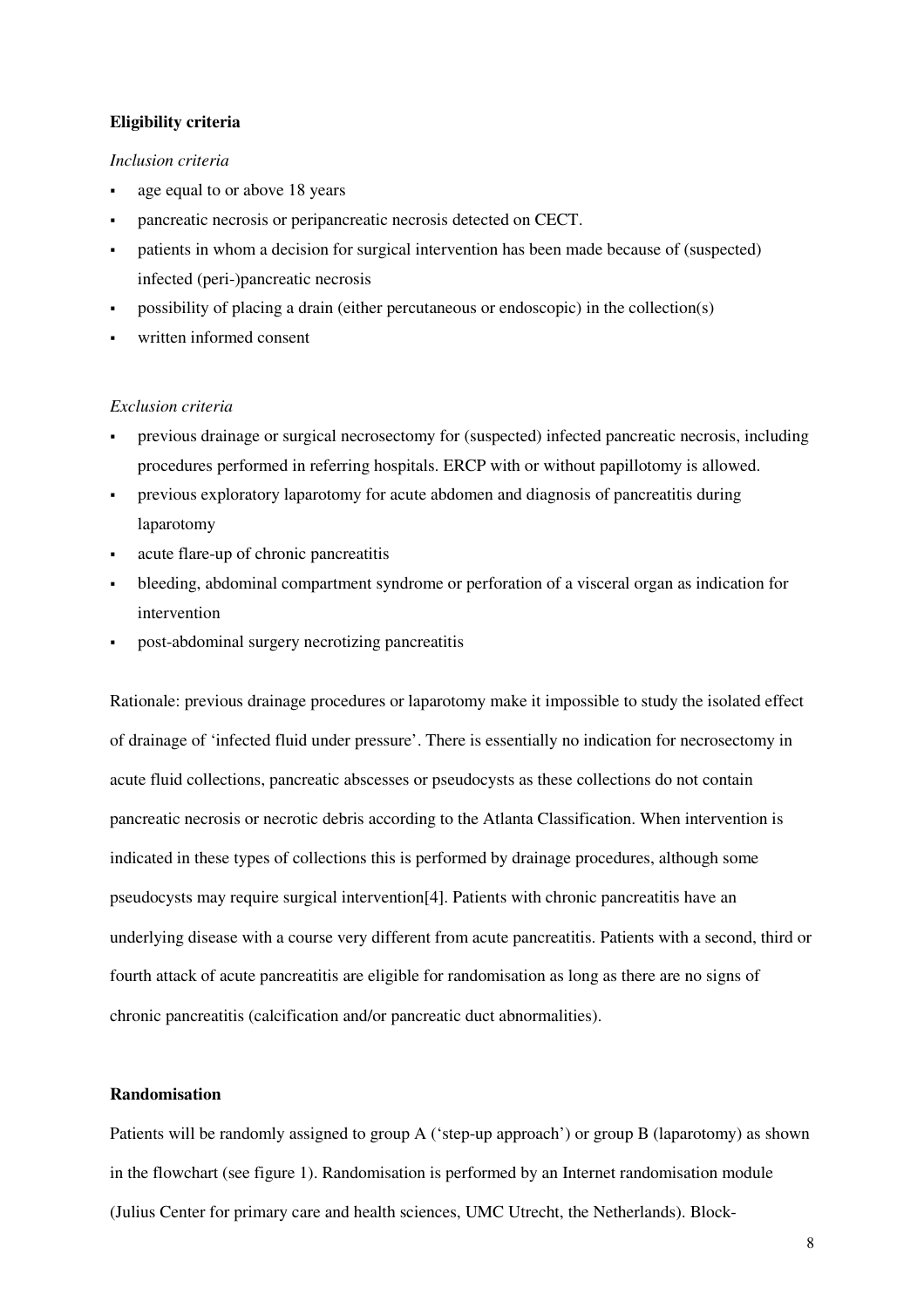randomisation is used and the randomisation is stratified according to the (im-)possibility of placing a percutaneous drain through the (preferably left) retroperitoneum, since this step is essential to perform minimally invasive necrosectomy.

#### **Ethics**

This study is conducted in accordance with the principles of the Declaration of Helsinki and 'good clinical practice' guidelines. The independent medical ethics committees of all 20 participating hospitals have approved the study protocol. Prior to randomisation, written informed consent will be obtained from all patients (alternatively consent by proxy will be obtained for patients who are unable to give consent, e.g., intubated patients).

## **Safety and quality control**

The indication and timing of intervention in necrotizing pancreatitis can be difficult. Therefore, prior to randomisation using CECT images and a 'summarized case report' an expert panel consisting of three surgeons (MAB, HSH, HGG), a gastroenterologist (RT) and three radiologists (TLB, MSVL, HSL) will assess the indication and feasibility of surgical, gastroenterological or radiological intervention. All procedures will be performed by experienced radiologists, gastroenterologists or gastrointestinal surgeons. All endo-/videoscopic procedures will be videotaped. In case of a planned intervention, surgeons or radiologists from (neighbouring) participating hospitals and the trial coordinator will join the procedure in order to increase experience and enhance protocol-compliance. Every four months a study group meeting will be organised in which the CECT images and the 'summarized case report' of all newly randomised patients will be discussed. An independent monitoring-committee, consisting of two surgeons, a gastroenterologist, an epidemiologist and a radiologist, will discuss (serious) adverse events and give advice to the trial steering committee.

## **Statistical analysis**

#### *Intention- to-treat*

The analysis will be performed in accordance with intention-to-treat (ITT) principle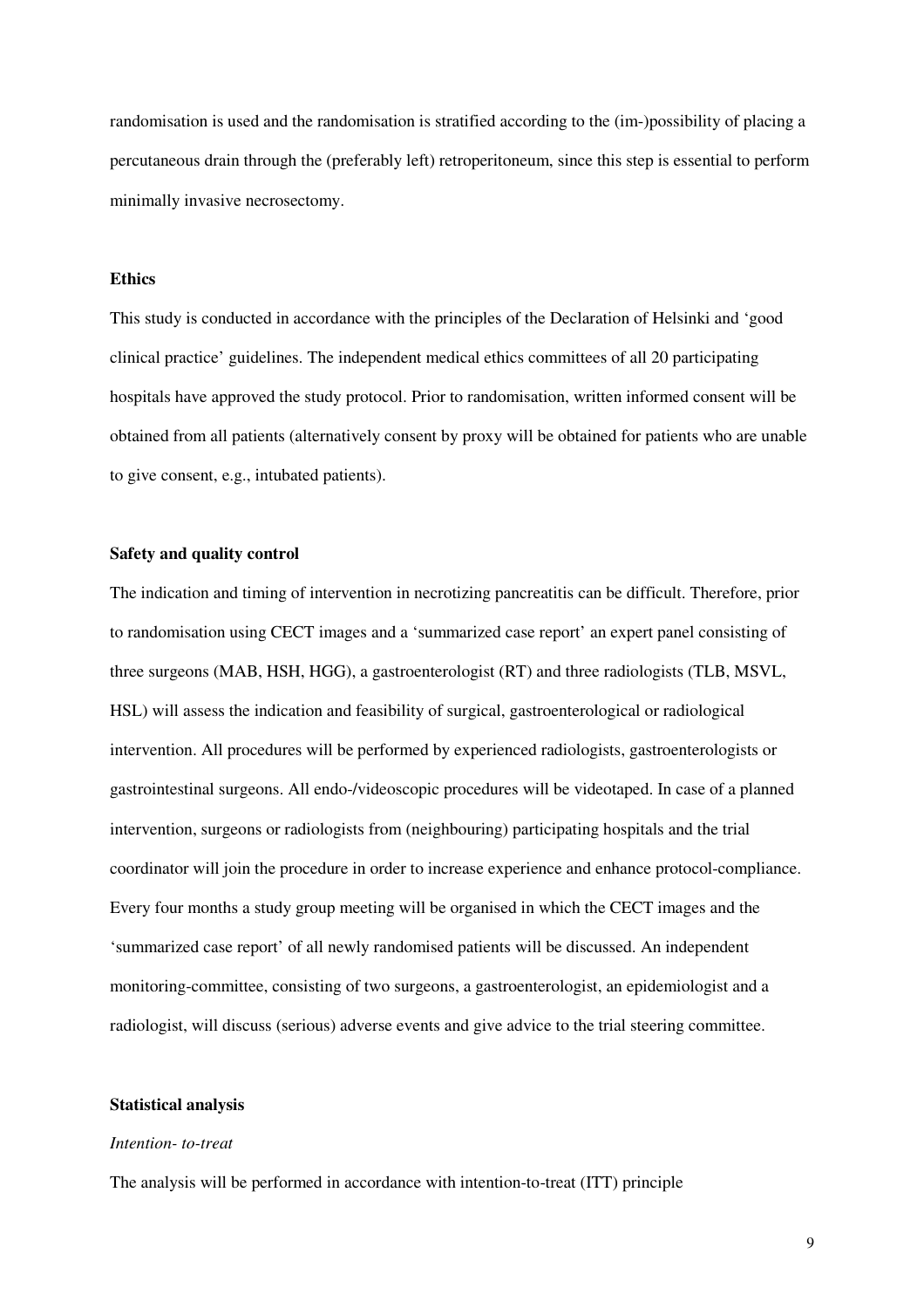### *Sample size and sequential interim-analysis*

Sequential analysis is used to determine the difference in treatment effect on the primary endpoint (see Methods/design section), therefore no fixed sample size estimate can be given[18]. Based on the results of the Dutch retrospective multicentre audit (mortality 25% versus 11%) and PCD results from the literature is anticipated that the minimally invasive 'step-up approach' will reduce the occurrence of the primary endpoint from 45% to 16%. The expected reduction of mortality and morbidity are 10% and 19% respectively. With 80% power at 5% alpha (two-sided) complete data from about 52-77 patients will be necessary to demonstrate this effect, if it truly exists. If no such effect appears, the trial will continue until 88 patients are randomised and available for analysis as 'conventional' sample size calculation with 80% power at 5% alpha (two-sided) would require 88 patients.

Descriptive methods will be used to assess the quality of the data, comparability of treatment groups and endpoints. Continuous sequential analysis will be performed with PEST (PEST 4: user manual. MPS Research Unit (2000), the University of Reading) according to the restricted procedure as described by Whitehead [18]. Every time an endpoint occurs, data management will send a blinded, updated dataset of all included patients to the biostatistician. If one of the boundaries of the sequential analysis plot is crossed during the analysis of the cumulative data, i.e. the difference in treatment is of at least the expected magnitude, the trial steering committee will be informed and will be advised to stop randomising new patients for the trial. The trial steering committee will not be advised to stop early when no relevant differences between the treatments are observed. Next to the primary analysis, the outcome of both groups will also be adjusted for imbalance in presence of preoperative (multi-) organ failure and timing of intervention (after 28 days). These factors, including possibility of performing VARD and the individual components of the primary endpoint will also be included in a multivariate and subgroup analysis.

## *Feasibility*

The recent retrospective survey showed that in a 3-year period 106 patients had undergone surgery for necrotizing pancreatitis in 11 of the 20 participating Dutch hospitals [8]. It is expected that up to  $25\%$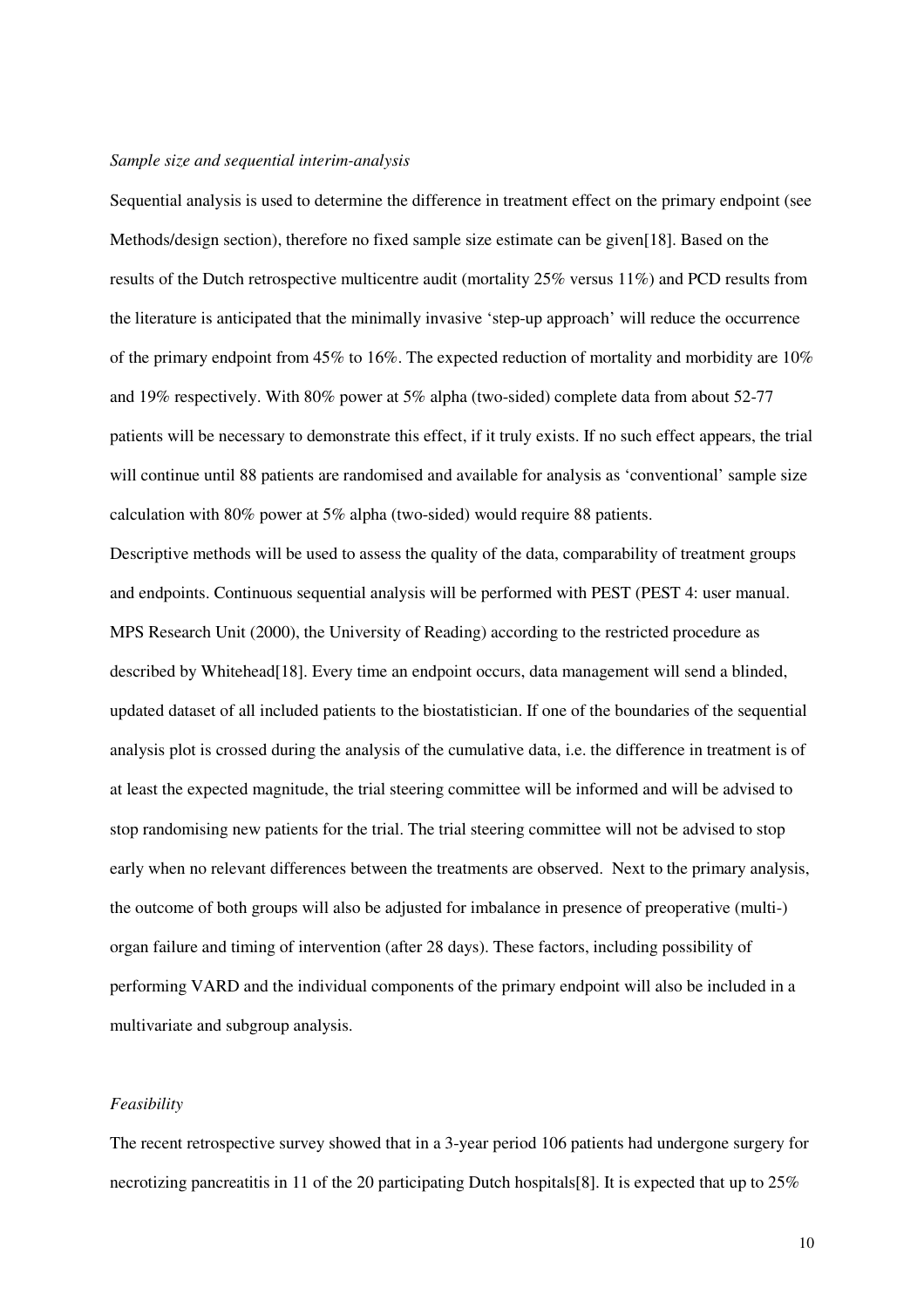of eligible patients will be excluded mainly because of interventions (percutaneous drainage or surgery) being performed prior to randomisation in referring centres. Taking further into account refusal of informed consent (10%), other reasons for drop-out (5%) and loss-to-follow-up (2.5%) it is considered possible to randomise and collect data on 88 patients in 3 years time. After one year, the inclusion rate will be assessed. If accrual is too slow, additional centres will be invited to participate.

### **Post-randomisation treatment protocol**

All patients receive oral nutrition. If this is not tolerated, a nasojejunal feeding tube is introduced and enteral feeding is started[19]. If gastrointestinal feeding is contra-indicated, the patient will receive parenteral nutrition. Antibiotic treatment, Imipenem-cilastatin therapy 500 mg 3 times daily, is started in all patients with a maximum duration of fourteen days. Antibiotic treatment is switched based on blood cultures and culture from material collected during drainage and/or surgical procedures. If cultures remain negative antibiotic treatment is stopped. Selective decontamination of the digestive tract is allowed.

#### **Group A: minimally invasive 'step-up approach'**

## *Step 1: Drainage*

A percutaneous drain (at least 12 French) is placed in the (peri-)pancreatic collection. Multiple drains may be indicated in case of large or multiple collections. The preferred route is through the left retroperitoneum. If this is not possible a transperitoneal route is chosen. A right retroperitoneal route is allowed when it can be safely applied. If this is also not possible, an endoscopic transgastric drainage is performed with two 10 French drains (10 French being the current maximal drain size for endoscopic procedures) including a nasocystic drain for flushing. No continuous lavage system is installed. Drains are kept open by flushing with 50 ml saline once every 8-hrs shift by nursing staff. Extra saline may be used depending on the aspect of the return-fluid, the size of the collections on CECT, communication between drains and connections between collections. If more than 200 ml saline is used daily a drain fluid-balance chart is kept.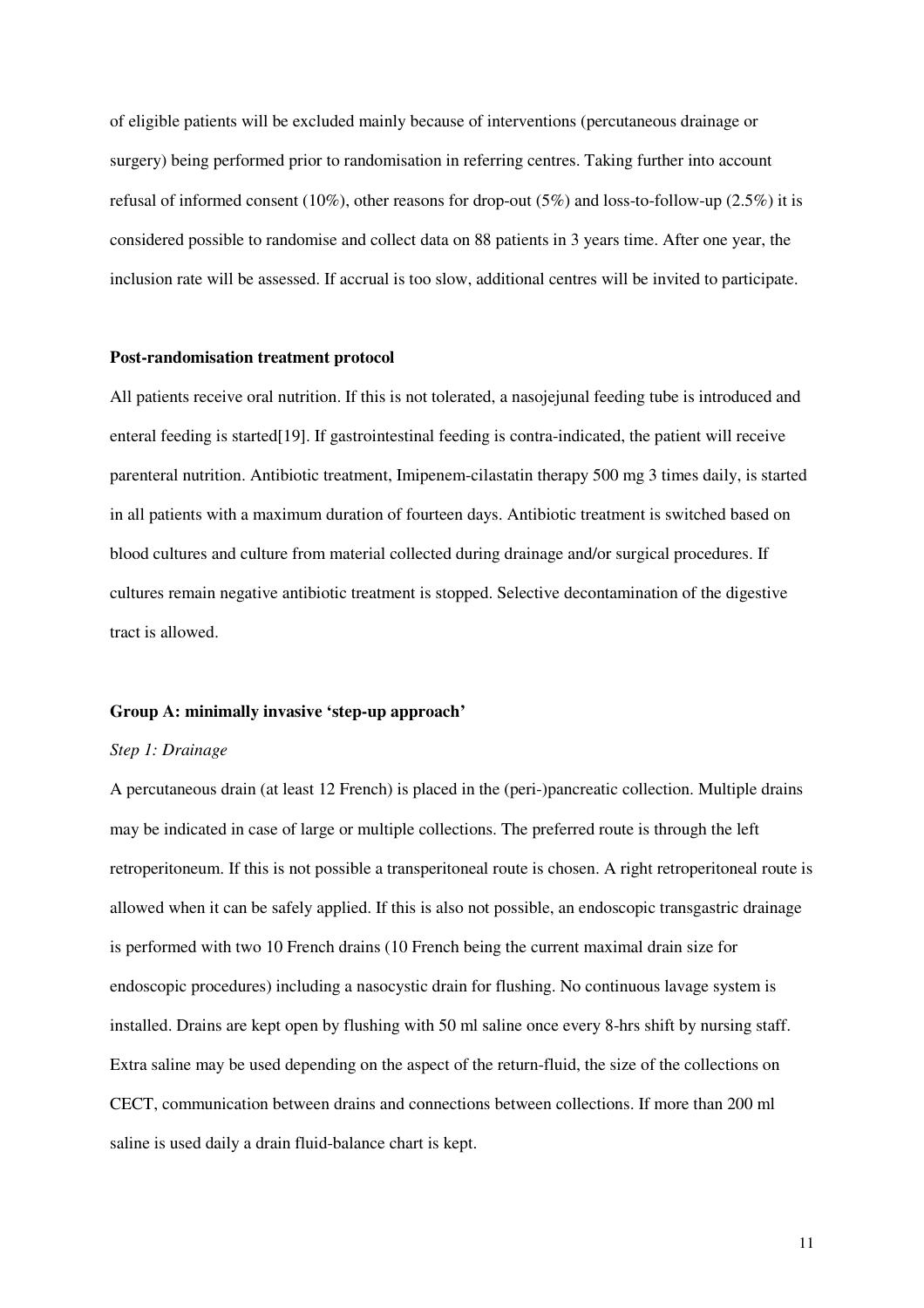If there is no clinical improvement 72 hours after drain placement, this is considered a failure and a CECT is made to check the position of the drain. "Clinical improvement" is defined as: improved function of at least two organ systems (circulatory, pulmonary, renal) within 72 hours, or at least 10% improvement of two out of three parameters: leucocytes/ temperature/ CRP. If during the repeat CECT the position of the drain is adequate and no additional drainable collections are seen, the patient is taken to the operating room (step two). If the position of the drain is *in*adequate a second drain is placed in the collection.

Seventy-two hours after a second drainage-procedure the patient is again evaluated. In case of improvement, treatment is conservative; otherwise the patient will be taken to the operating room (step two). If after drainage, at any moment in time, a deterioration of at least two organ systems (circulatory, pulmonary, renal), or at least 10% deterioration of two out of three parameters: leucocytes/ temperature/ CRP occurs, step two is taken. Deterioration (of these parameters) by other infectious causes (e.g. an urinary tract infection) should be excluded.

## *Step two: Videoscopic assisted retroperitoneal debridement*

The percutaneous retroperitoneal drain is used for videoscopic assisted retroperitoneal debridement (VARD). VARD has been used in several of the participating centres since 2000. The technique was recently described by Horvath *et al*[11]. See figure 2.

- 1. The patient is placed in a supine position with the left side elevated.
- 2. The left flank and the entire abdomen are prepared and draped.
- 3. Based on the position of the drain a 5 cm sub- or intercostal incision is made in the left flank.
- 4. With digital exploration the retroperitoneal drain is followed into the collection.
- 5. The collection is opened and necrosectomy performed with ring forceps and suction device.
- 6. A long 10mm trocar and a 10 mm long zero degree videoscope (laparoscope) are inserted through the incision in the retroperitoneum.
- 7. With the videoscope the cavity is inspected and remaining, loosely adherent, necrosis is removed with a laparoscopic grasper or ring forceps. Note: it is not considered mandatory to remove all necrotic material.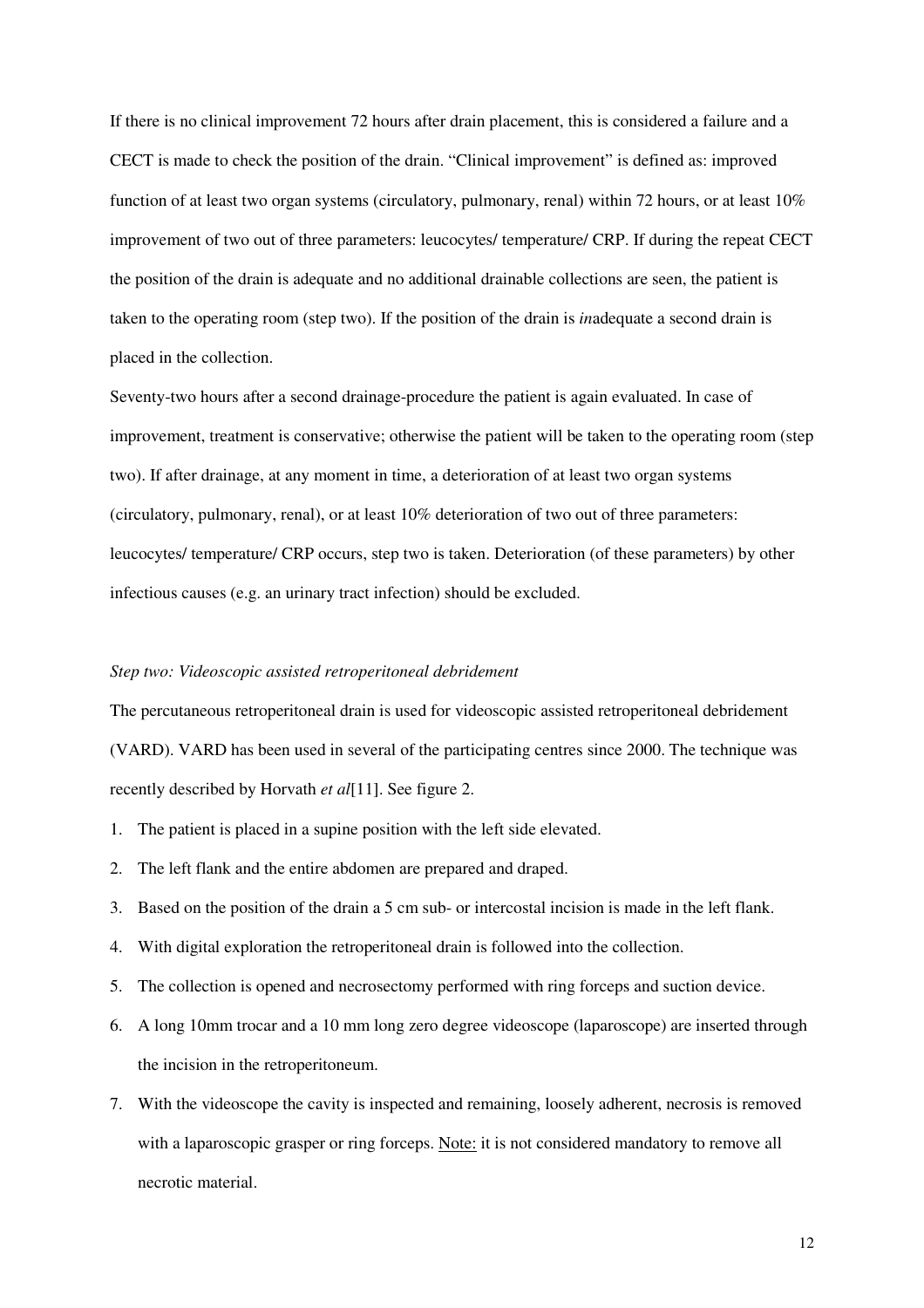8. Two large bore surgical drains are placed in the collection via the incision and the skin is closed between the drains.

If VARD is technically not feasible, laparotomy by bilateral subcostal incisions is performed as in Group B. Outcome of these patients will be analysed in group A according to the intention-to-treat principles.

## **Group B: maximal necrosectomy by laparotomy**

Laparotomy is performed with a bilateral subcostal incision. The lesser sac is entered through the omentum and carefully inspected. Blunt debridement of all necrotic tissue is performed. Two large bore drainage tubes are inserted through separate incisions with their tips in the lesser sac and necrotic cavities, the entrance to the lesser sac is carefully closed to create a contained space for CPL[20]. In case of diffuse bleeding, it is advisable to perform packing with gauzes that are to be removed the next day. Consequently, the lavage system is then installed on the first postoperative day.

Both in group A and in group B, necrotic material is collected during necrosectomy for culture and the total amount of necrotic tissue collected is weighed and photographed.

## **Postoperative management**

The postoperative management is similar in both groups. Continuous postoperative lavage with normal saline or peritoneal dialysis (CAPD) fluid is started. On the third postoperative day, the lavage should amount to at least 10 litres per 24 hours. CECT is performed one week after every drain placement and surgical intervention. Catheters are removed if collapse of the cavity is shown on CECT with contrast through the drainage system (or: on a sinogram of the cavity), and daily production of clear fluids has decreased below 50 ml / 24 hours. Patients can be discharged with catheters in place and continue irrigation at home. Time to final removal of the drains will be recorded.

#### *Indication for re-intervention*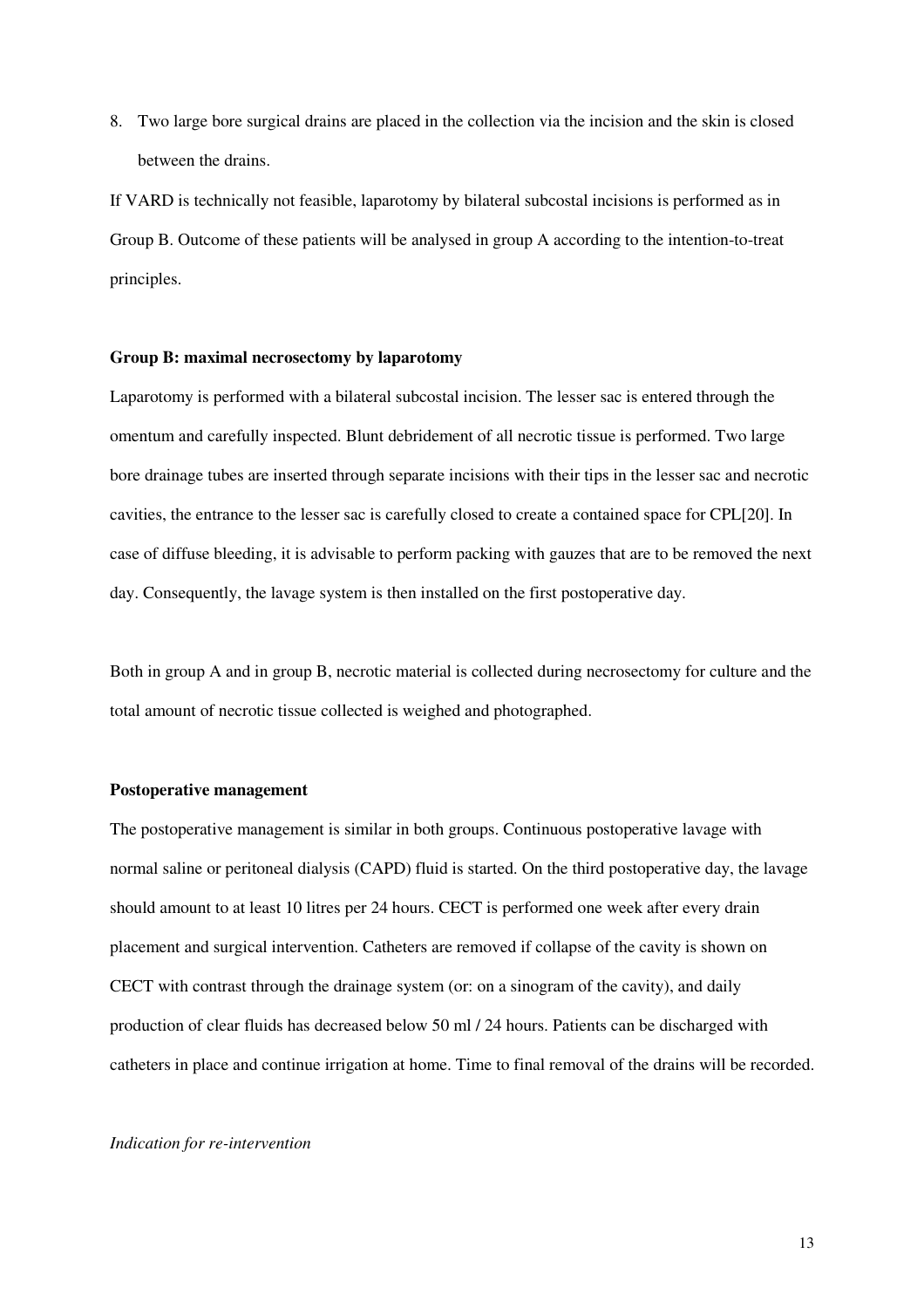Re-intervention is performed 'on-demand'. Planned re-intervention is only performed in case 'packing materials' have been left in-situ during the first procedure. A re-intervention for removal of necrotic remnants is, whenever technically feasible, performed in accordance with the strategy the patient was initially assigned to. However, a pancreatic abscess (a collection consisting only of pus without necrosis) is treated by percutaneous drainage only.

## *Data collection*

Data are collected via a secured Internet module which was specifically designed for the PANTER trial (Julius Center for primary care and health sciences, UMC Utrecht, the Netherlands). Data are entered online but are not stored on the Internet. Sequential Organ Dysfunction Scores (SOFA) are noted at randomisation[21,22]. The SOFA score, major morbidity (Table 1) and other complications are registered every second day for the first month and twice weekly thereafter until discharge. Furthermore at any (re-)intervention the SOFA score, procedure-related data (length of procedure, blood-loss) and procedure-related complications are scored.

## **Data monitoring**

There will be regular contact (by telephone, e-mail and site-visits) between the study coordinators and participating centres. Two study nurses will monitor the entered data. Twice a year a minimum of 10% of the data, including all end points, will be verified (double-checked) with source data at the study site by an independent monitor.

## **Follow-up**

Patients are observed during their hospital stay. Follow-up visits are planned after 3 and 6 months. For the primary endpoint, follow-up is completed at 3 months and for the secondary endpoints at 6 months after discharge, with a physical examination to exclude incisional hernia and ultrasonography to exclude a pancreatic pseudocyst.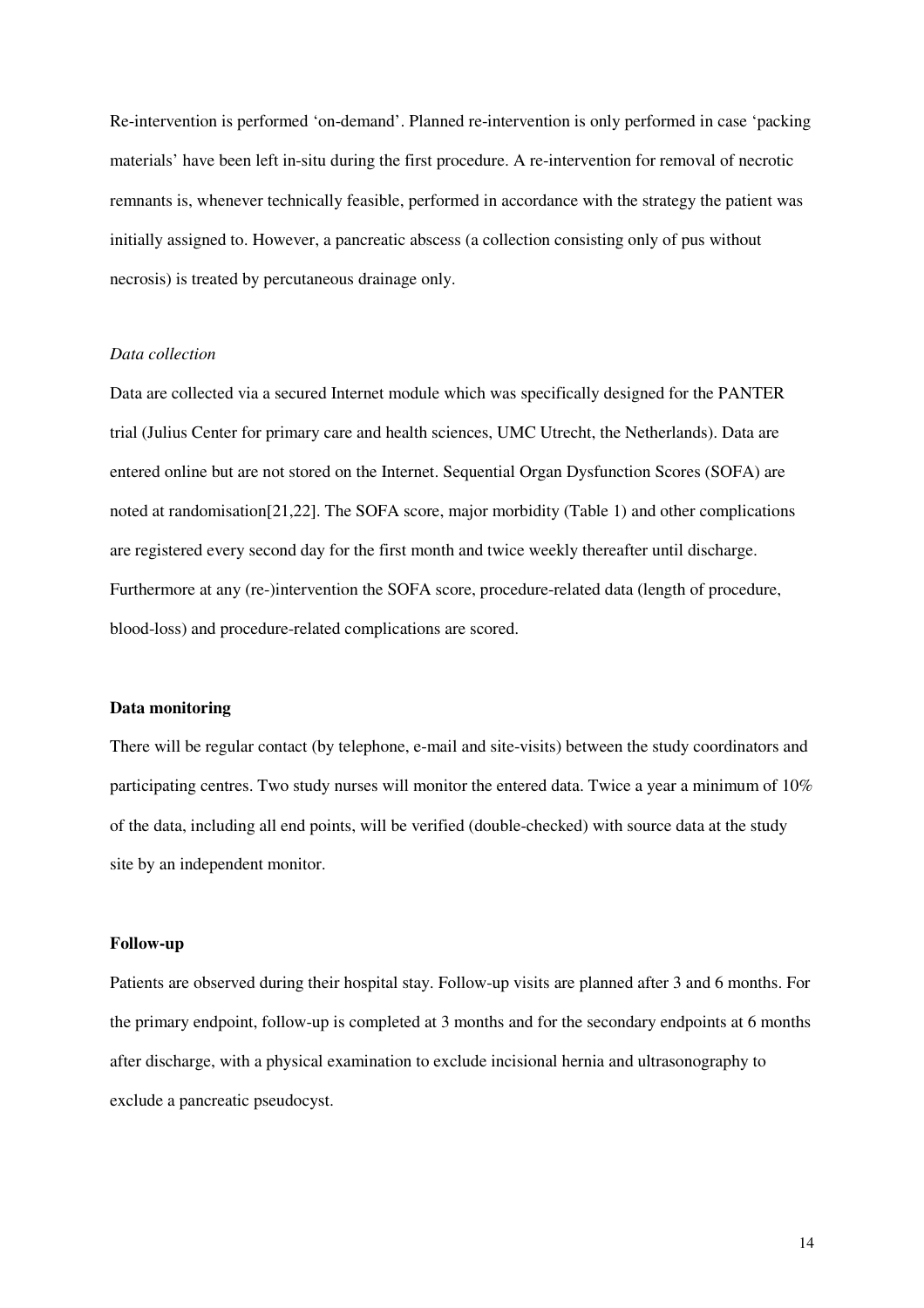### **Discussion**

A recent Dutch retrospective multicenter study showed that laparotomy with CPL is the current standard for treatment of infected necrotizing pancreatitis as it is the technique most frequently used in the Netherlands with consistently and relatively good results[8]. In this series, mortality for the 'openabdomen-strategy' was 70% (intention-to-treat analysis) which is unacceptably high. The 'experimental arm' in PANTER is a minimally invasive 'step-up approach'. Notably, in necrotizing pancreatitis a minimally invasive approach does not only aim at minimising surgical stress, it is also part of a different treatment concept. We hypothesize that it is not necessary to remove all necrotic tissue in order to successfully treat patients with infected necrotizing pancreatitis. By performing drainage of 'infected fluid under pressure' the clinical condition may improve and the necrotic tissue may successfully be dealt with by the patient's immune system. It is therefore not the goal of drainage to remove (peri-)pancreatic necrosis but merely the infected fluid.

The second step of the minimally invasive 'step-up approach', 'VARD', is only performed if the first step fails. VARD combines endoscopic 'drain-tract' necrosectomy as first described by Carter *et al*[9]. and an open retroperitoneal approach. In our opinion VARD has the advantage of endoscopic necrosectomy as it is minimally invasive. However, VARD lacks the disadvantages of being technically demanding and time consuming. In VARD the relatively small 5 cm incision greatly facilitates the 'debulking' part. This will not only reduce the operating time but also potentially reduce the number of procedures needed to remove the necrotic tissue.

It has been argued that minimally invasive procedures are only feasible in a small subgroup of necrotizing pancreatitis patients. Our group recently performed a feasibility study re-evaluating CT scans of 80 patients operated upon for (suspected) infected necrotizing pancreatitis and found that in the vast majority of patients PCD is technically feasible and that in the majority of patients VARD is possible[23].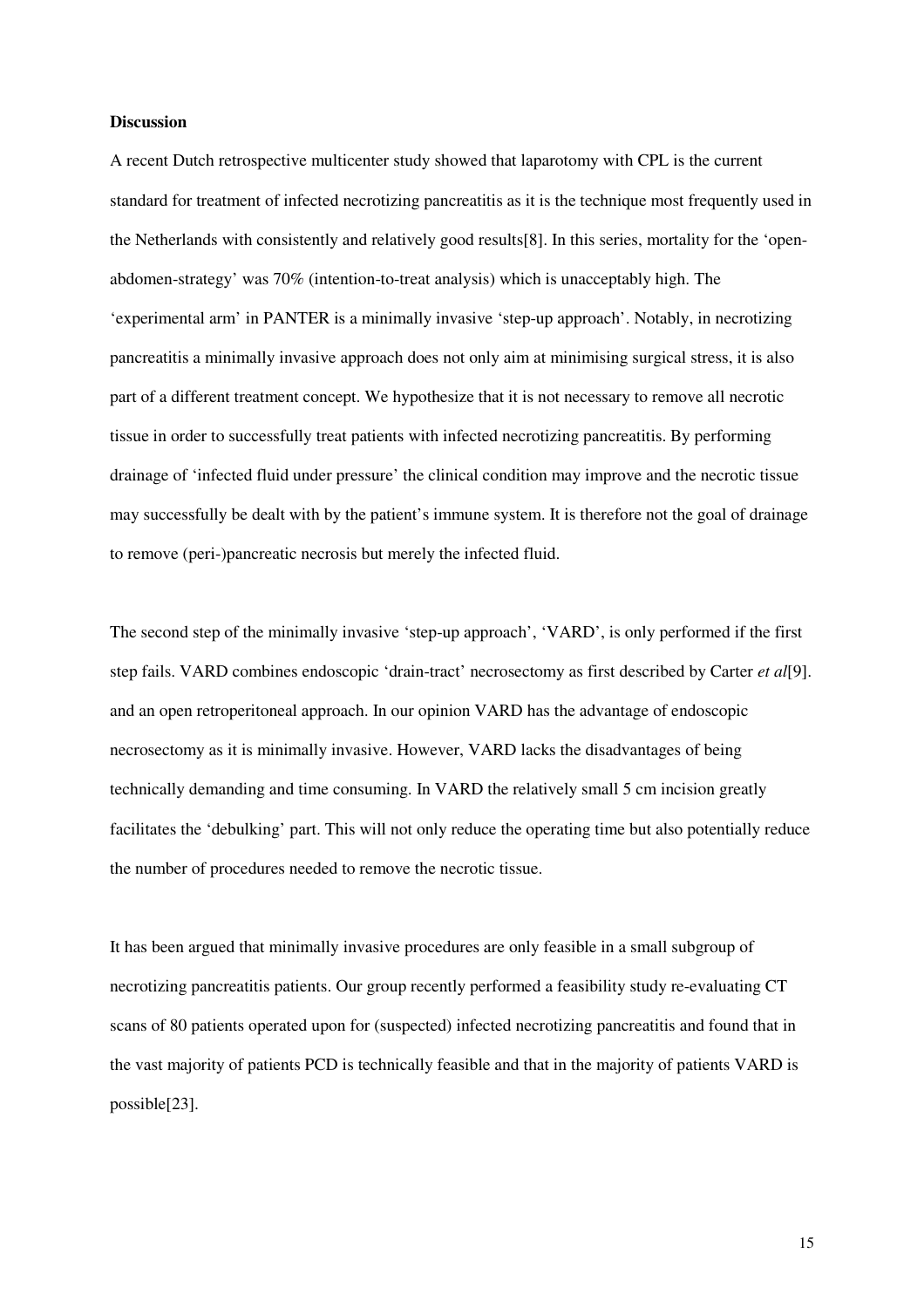Currently, there are no randomised controlled trials comparing surgical techniques in necrotizing pancreatitis most likely due to low patient volumes, the heterogeneity of the disease and the highly individualized approach. The Dutch Acute Pancreatitis Study Group was founded to resolve several of these problems[24]. Since 2004, 15 of the 20 centres participating in PANTER are also participating in PROPATRIA, a placebo-controlled trial of probiotic prophylaxis in predicted severe acute pancreatitis[25]. Patients who initially are included in PROPATRIA are screened for eligibility in PANTER. Once a patient develops infected necrotizing pancreatitis the outcome for PROPATRIA is reached and he/she can be randomised for PANTER. With this already ongoing multicenter cooperation the logistical and organisational problems are expected to be kept at a minimum.

The sequential analysis of the primary outcome enables us to stop the trial as soon as sufficient evidence has accumulated regarding both clinically relevant and statistically significant treatment difference. Compared to a conventional fixed sample size sequential analysis on average requires less patients to show an expected effect if it truly exists[18]. This can be advantageous when the disorder is as rare as infected necrotizing pancreatitis. Moreover, as soon as the predefined threshold is passed randomisation may seize, thus preventing further patients to be subjected to an inferior treatment. If the presumed effect does not exist, based on conventional sample size calculations, 88 patients will be randomised.

A possible disadvantage of the present study concept is the large number of centres participating. In the Netherlands centralisation has not reached a level that all patients are referred to tertiary centres[8,26]. However, the 20 hospitals participating are amongst the largest of the 101 Dutch hospitals and all have experienced gastrointestinal surgeons, gastroenterologists and radiologists, including for example interventional radiology facilities to treat imminent bleeding. Furthermore, since in the Netherlands distances between any participating hospital and the nearest university medical centre is always within 10-100 kilometres, referral of patients is generally accepted and easy. A second possible disadvantage is the exclusion criteria 'previous placement of percutaneous drains'. This may apply to a considerable number of patients. The steering committee will repeatedly address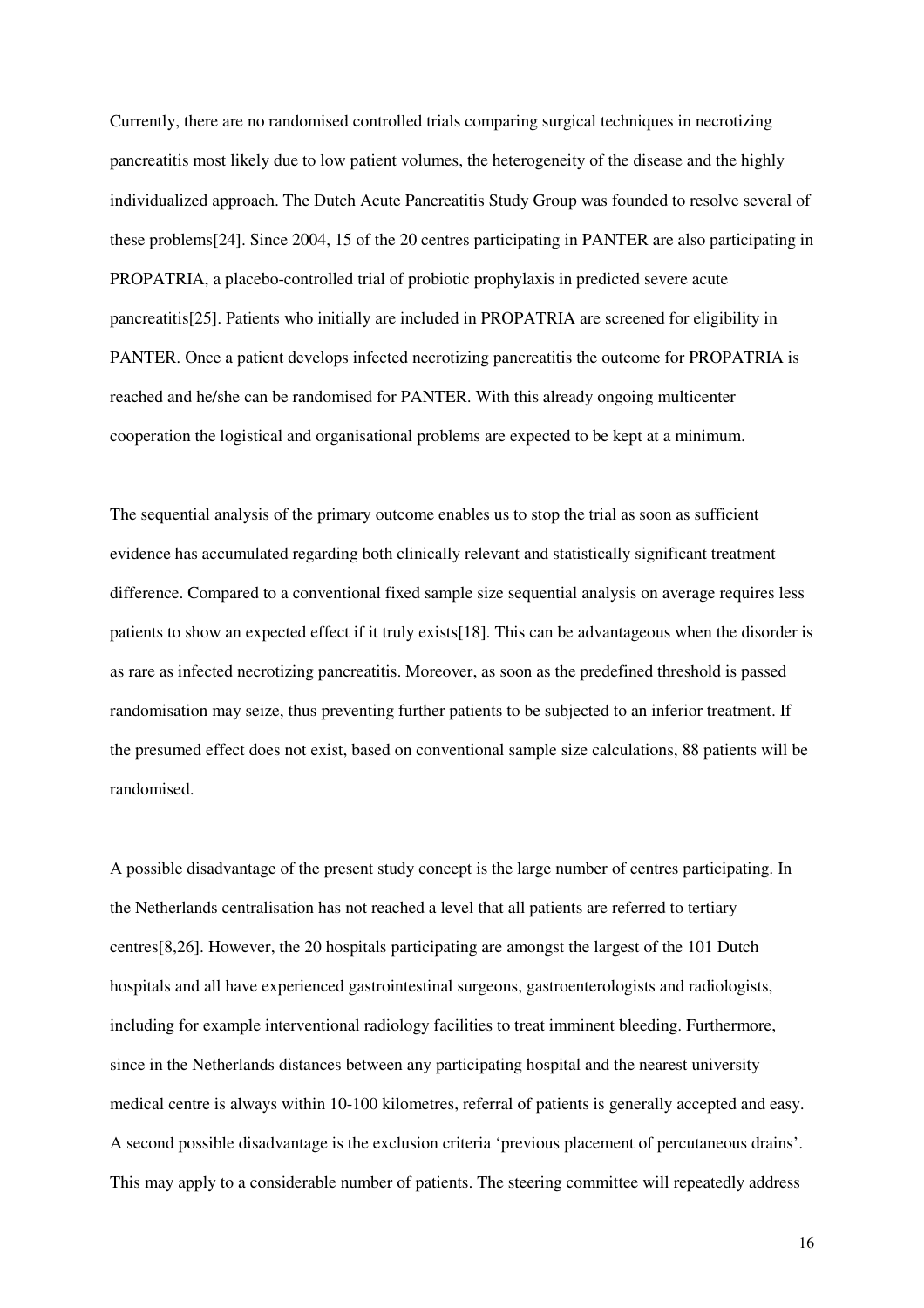this issue in meetings with referring physicians. Finally, in a trial with a rare disease such as infected necrotizing pancreatitis accrual is expected to be difficult. If after the first year less than 85% of the expected patients are recruited the study group will invite (inter-)national centres to join PANTER.

## *Conclusion*

PANTER is a randomised controlled multicenter trial set out to reveal a reduction in major morbidity by introducing a minimally invasive 'step-up approach' instead of maximal necrosectomy by laparotomy in patients with (suspected) infected necrotizing pancreatitis. Results are expected by 2008.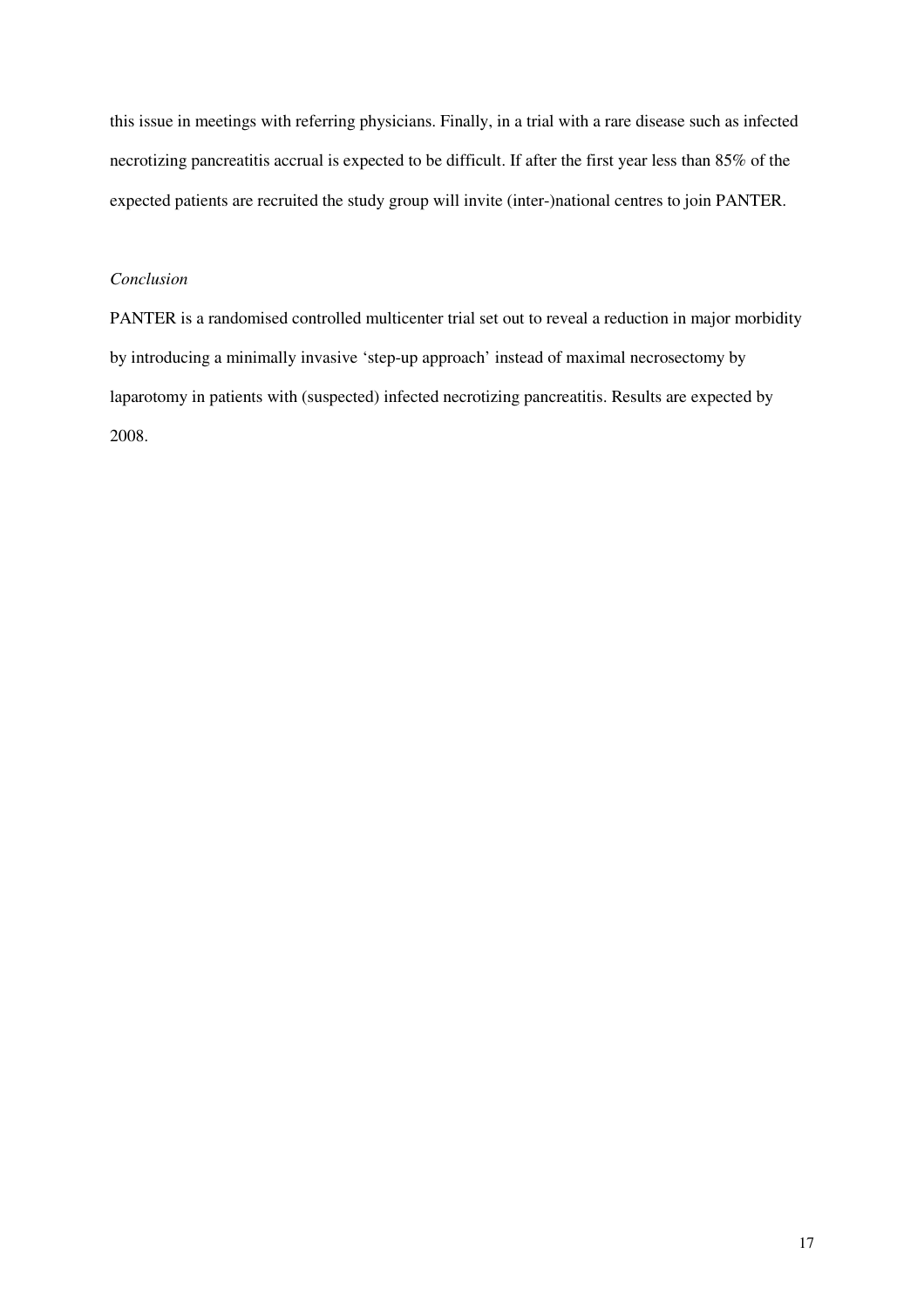#### **Competing interests**

The authors declare that they have no competing interests. All authors and investigators are members of the Dutch Acute Pancreatitis Study Group.

## **Authors' contributions**

MGHB drafted the manuscript

HCVS and HGG co-authored the writing of the manuscript

MGHB, HCVS, VBN, MAB, TLB, EB, CHCD, CHJVE, HVG, HSH, JSL, MSVL, RJP, BVR, AFMS, DJG, IVDT, BJMW and HGG participated in the design of the study during several meetings of the Dutch Acute Pancreatitis Study Group MGHB, IVDT and EB performed the sample size calculations.

All authors edited the manuscript and read and approved the final manuscript.

## **Acknowledgements**

The Netherlands Organization for Health Research and Development, Health Care Efficiency Research programme, (ZonMw, grant number 945-06-910) funded the PANTER trial. MGH Besselink is a MD-medical research trainee for The Netherlands Organization for Health Research and Development (ZonMw, grant number 920-03-368).

## **Appendix:**

## **PANTER committee members:**

*Steering Committee-*HG Gooszen (chairman), HC van Santvoort (principal investigator), MGH Besselink (trial infrastructure), E Buskens, MS van Leeuwen, UMC Utrecht; MA Boermeester, JS Lameris, AMC Amsterdam; CHJ van Eijck, ErasmusMC Rotterdam; TL Bollen, B van Ramshorst, St. Antonius Hospital Nieuwegein; RJ Ploeg, HS Hofker, UMC Groningen; H van Goor, Radboud University Nijmegen MC; CHC Dejong, University Hospital Maastricht; AFM Schaapherder, Leiden UMC.

*Monitoring Committee-*FL Moll (Chairman), KG Moons, M Samsom, M Prokop, UMC Utrecht; PB Soeters, University Hospital Maastricht.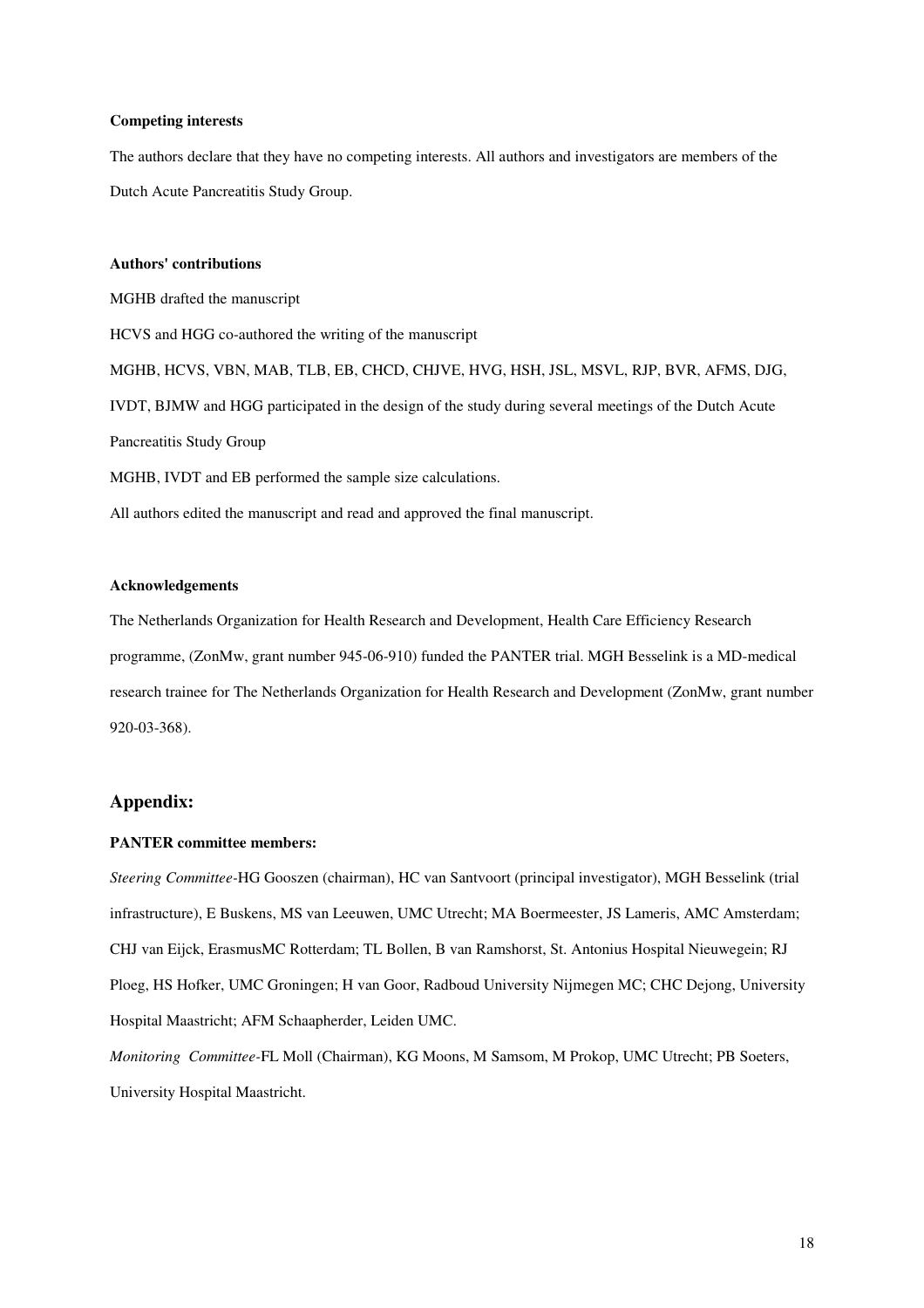#### **Key staff at coordinating centre:**

HC van Santvoort (principal investigator), MGH Besselink (trial infrastructure), VJM Zeguers (trial research nurse), AJ Roeterdink (trial research nurse), GA Cirkel (investigator), J Oors (auditor), E Buskens (epidemiologist), RER Veen, JW Maaskant (internet randomisation and data entry), HG Gooszen (supervisor), University Medical Center Utrecht.

#### *Clinical centres and investigators*

The last investigator per hospital is the local principal investigator. All investigators are from departments of Surgery, unless specified (G) departments of Gastroenterology or (R) departments of Radiology. University Hospital Groningen: HS Hofker, DM van Dullemen (G), EJ van der Jagt (R), RJ Ploeg; UMC St. Radboud Nijmegen: JBMJ Janssen (G), SP Strijk (R), H van Goor; University Hospital Maastricht: JW Greve, W Hameeteman (G), R Vliegen (R), CHC Dejong; Erasmus Medical Center Rotterdam: EJ Kuipers (G), JJ Hermans (R), JF Lange, CHJ van Eijck; Academic Medical Center Amsterdam: MJ Bruno (G), JS Lameris (R), DJ Gouma, MA Boermeester; Leiden University Medical Center: A Haasnoot, AFM Schaapherder; Vrije Universiteit Medical Center Amsterdam: CJ Mulder (G), MA Cuesta; Canisius Wilhelmina Hospital Nijmegen: AC Tan (G), PH Haarbrink (R), AHM Molenaar (R), C Rosman; Medical Center Rijnmond Zuid: E van der Harst; Gelderse Vallei Hospital Ede: PhM Kruyt, BJM Witteman (G); Meander Medical Center Amerfoort: MA Brink (G), BGF Heggelman (R), ECJ Consten; Hospital Arnhem: PJ Wahab (G), EJ Spillenaar Bilgen; Reinier de Graaf Group Delft: LPS Stassen, CJM Bolwerk (G), TM Karsten; Medical Spectrum Twente Enschede, JJPG Gerritsen, JJ Kolkman (G), AB Huisman (R), RJ de Wit; Gelre Hospitals Apeldoorn: EJ Hesselink; Medical Center Alkmaar: HARE Tuynman (G), BM Wiarda (R), APJ Houdijk; Medical Center Leeuwarden: P Spoelstra (G), JA Dol (R), JPEN Pierie; St. Elisabeth Hospital Tilburg: AWM van Milligen de Wit (G), CJHM van Laarhoven, St. Antonius Hospital Nieuwegein: R Timmer (G), BLAM Weusten (G), TL Bollen (R), B van Ramshorst; University Medical Center Utrecht: HC van Santvoort, MGH Besselink, E Buskens, MP Schwartz (G), MS van Leeuwen (R), HG Gooszen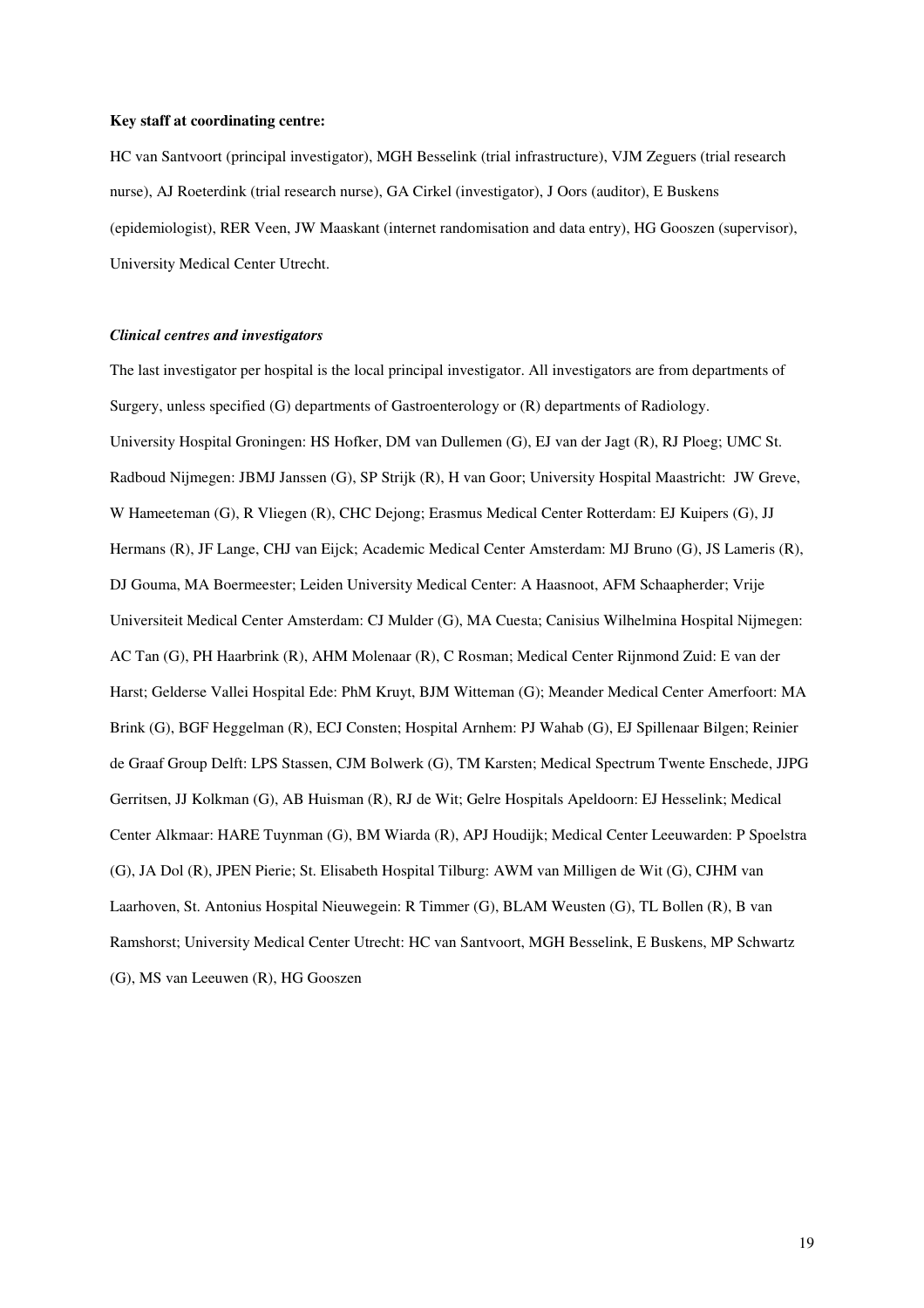#### **References**

- 1. Bradley EL, III: **A clinically based classification system for acute pancreatitis. Summary of the International Symposium on Acute Pancreatitis, Atlanta, Ga, September 11 through 13, 1992.** *Arch Surg* 1993, **128:** 586-590.
- 2. **UK guidelines for the management of acute pancreatitis.** *Gut* 2005, **54 Suppl 3:** iii1-iii9.
- 3. Toouli J, Brooke-Smith M, Bassi C, Carr-Locke D, Telford J, Freeny P *et al*.: **Guidelines for the management of acute pancreatitis.** *J Gastroenterol Hepatol* 2002, **17 Suppl 1:** 15-39.
- 4. Uhl W, Warshaw A, Imrie C, Bassi C, McKay CJ, Lankisch PG *et al*.: **IAP Guidelines for the Surgical Management of Acute Pancreatitis.** *Pancreatology* 2002, **2:** 565-573.
- 5. Mier J, Luque-de León E, Castillo A, Robledo F, Blanco R: **Early versus late necrosectomy in severe necrotizing pancreatitis.** *Am J Surg* 1997, **173:** 71-75.
- 6. Nieuwenhuijs VB, Besselink MG, van Minnen LP, Gooszen HG: **Surgical management of acute necrotizing pancreatitis: a 13-year experience and a systematic review.** *Scand J Gastroenterol Suppl* 2003, 111-116.
- 7. Werner J, Feuerbach S, Uhl W, Buchler MW: **Management of acute pancreatitis: from surgery to interventional intensive care.** *Gut* 2005, **54:** 426-436.
- 8. Besselink MGH, De Bruijn MT, Rutten JP, Boermeester MA, Hofker HS, Gooszen HG *et al*.: **A three year multicentre series of surgical intervention in 106 consecutive patients with necrotizing pancreatitis.** *Br J Surg* 2006, Mar 7; [Epub ahead of print]
- 9. Carter CR, McKay CJ, Imrie CW: **Percutaneous necrosectomy and sinus tract endoscopy in the management of infected pancreatic necrosis: an initial experience.** *Ann Surg* 2000, **232:** 175-180.
- 10. Connor S, Ghaneh P, Raraty M, Sutton R, Rosso E, Garvey CJ *et al*.: **Minimally invasive retroperitoneal pancreatic necrosectomy.** *Dig Surg* 2003, **20:** 270-277.
- 11. Horvath KD, Kao LS, Wherry KL, Pellegrini CA, Sinanan MN: **A technique for laparoscopic-assisted percutaneous drainage of infected pancreatic necrosis and pancreatic abscess.** *Surg Endosc* 2001, **15:** 1221-1225.
- 12. Echenique AM, Sleeman D, Yrizarry J, Scagnelli T, Guerra-JJ J, Casillas VJ *et al*.: **Percutaneous catheter-directed debridement of infected pancreatic necrosis: results in 20 patients.** *J Vasc Interv Radiol* 1998, **9:** 565-571.
- 13. Freeny PC, Hauptmann E, Althaus SJ, Traverso LW, Sinanan M: **Percutaneous CT-guided catheter drainage of infected acute necrotizing pancreatitis: techniques and results.** *Am J Roentgenol* 1998, **170:** 969-975.
- 14. Gouzi JL, Bloom E, Julio C, Labbe F, Sans N, el Rassi Z *et al*.: **[Percutaneous drainage of infected pancreatic necrosis: an alternative to surgery]. Drainage percutane des necroses pancreatiques infectees: alternative a la chirurgie.** *Chirurgie* 1999, **124:** 31-37.
- 15. Baron TH, Thaggard WG, Morgan DE, Stanley RJ: **Endoscopic therapy for organized pancreatic necrosis.** *Gastroenterology* 1996, **111:** 755-764.
- 16. Seewald S, Groth S, Omar S, Imazu H, Seitz U, de Weerth A *et al*.: **Aggressive endoscopic therapy for pancreatic necrosis and pancreatic abscess: a new safe and effective treatment algorithm (videos).** *Gastrointest Endosc* 2005, **62:** 92-100.
- 17. Mueller PR: **Percutaneous drainage of pancreatic necrosis: is it ecstasy or agony?** *AJR Am J Roentgenol* 1998, **170:** 976-977.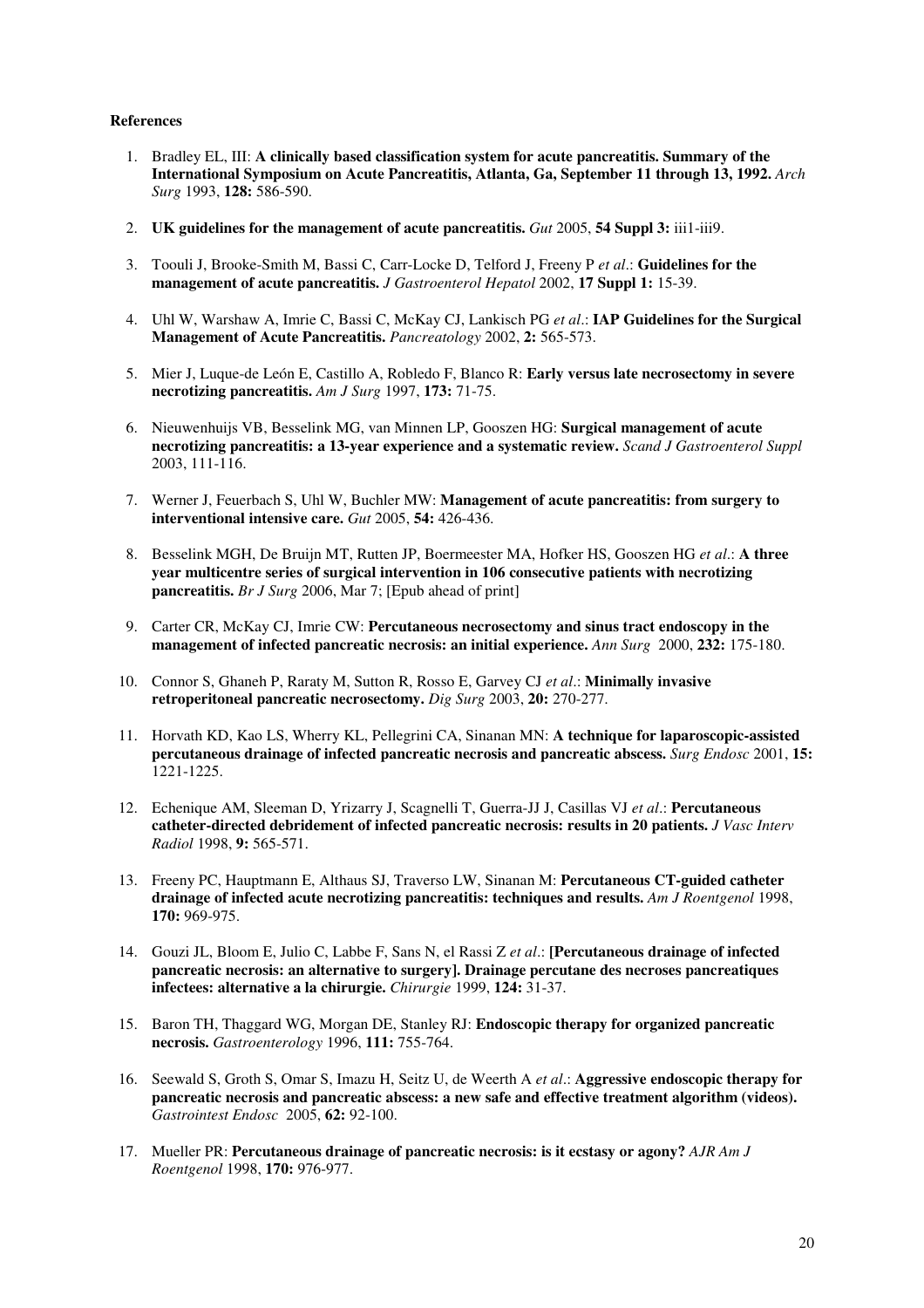- 18. Whitehead J: *The design and analysis of sequential clinical trials*, Rev. 2nd ed. edn. Chicester: J.Wiley&Sons; 1997.
- 19. Marik PE, Zaloga GP: **Meta-analysis of parenteral nutrition versus enteral nutrition in patients with acute pancreatitis.** *BMJ* 2004, **328:** 1407.
- 20. Beger HG, Buchler M, Bittner R, Block S, Nevalainen T, Roscher R: **Necrosectomy and postoperative local lavage in necrotizing pancreatitis.** *Br J Surg* 1988, **75:** 207-212.
- 21. Vincent JL, de Mendonca A, Cantraine F, Moreno R, Takala J, Suter PM *et al*.: **Use of the SOFA score to assess the incidence of organ dysfunction/failure in intensive care units: results of a multicenter, prospective study. Working group on "sepsis-related problems" of the European Society of Intensive Care Medicine.** *Crit Care Med* 1998, **26:** 1793-1800.
- 22. Vincent JL, Moreno R, Takala J, Willatts S, de Mendonca A, Bruining H *et al*.: **The SOFA (Sepsisrelated Organ Failure Assessment) score to describe organ dysfunction/failure. On behalf of the Working Group on Sepsis-Related Problems of the European Society of Intensive Care Medicine.** *Intensive Care Med* 1996, **22:** 707-710.
- 23. Besselink MG, Van Santvoort H, Bollen TL, Van Leeuwen MS, Hofker S, Boermeester MA *et al*.:**Minimally Invasive Approach in Acute Necrotising Pancreatitis: a Strategy for a Selected Subgroup or a Potential Benefit for All? Dutch Acute Pancreatitis Study Group.** *Gut* 2005, **128:**  S1046, A171-172 (abstract).
- 24. Besselink MG, Bollen TL, Boermeester MA, Van Ramshorst B, van Leeuwen MS, Gooszen HG: **[Timing and choice of intervention in necrotising pancreatitis].** *Ned Tijdschr Geneeskd* 2005, **149:** 501-506.
- 25. Besselink MGH, Timmerman HM, Buskens E, Nieuwenhuijs VB, Akkermans LMA, Gooszen HG: **Probiotic prophylaxis in patients with predicted severe acute pancreatitis (PROPATRIA): design and rationale of a blinded, placebo-controlled randomised controlled trial. Dutch Acute Pancreatitis Study Group [ISRCTN38327949].** *BMC Surgery* 2004, **4**.
- 26. van Heek NT, Kuhlmann KF, Scholten RJ, de Castro SM, Busch OR, Van Gulik TM *et al*.: **Hospital volume and mortality after pancreatic resection: a systematic review and an evaluation of intervention in the Netherlands.** *Ann Surg* 2005, **242:** 781-8, discussion.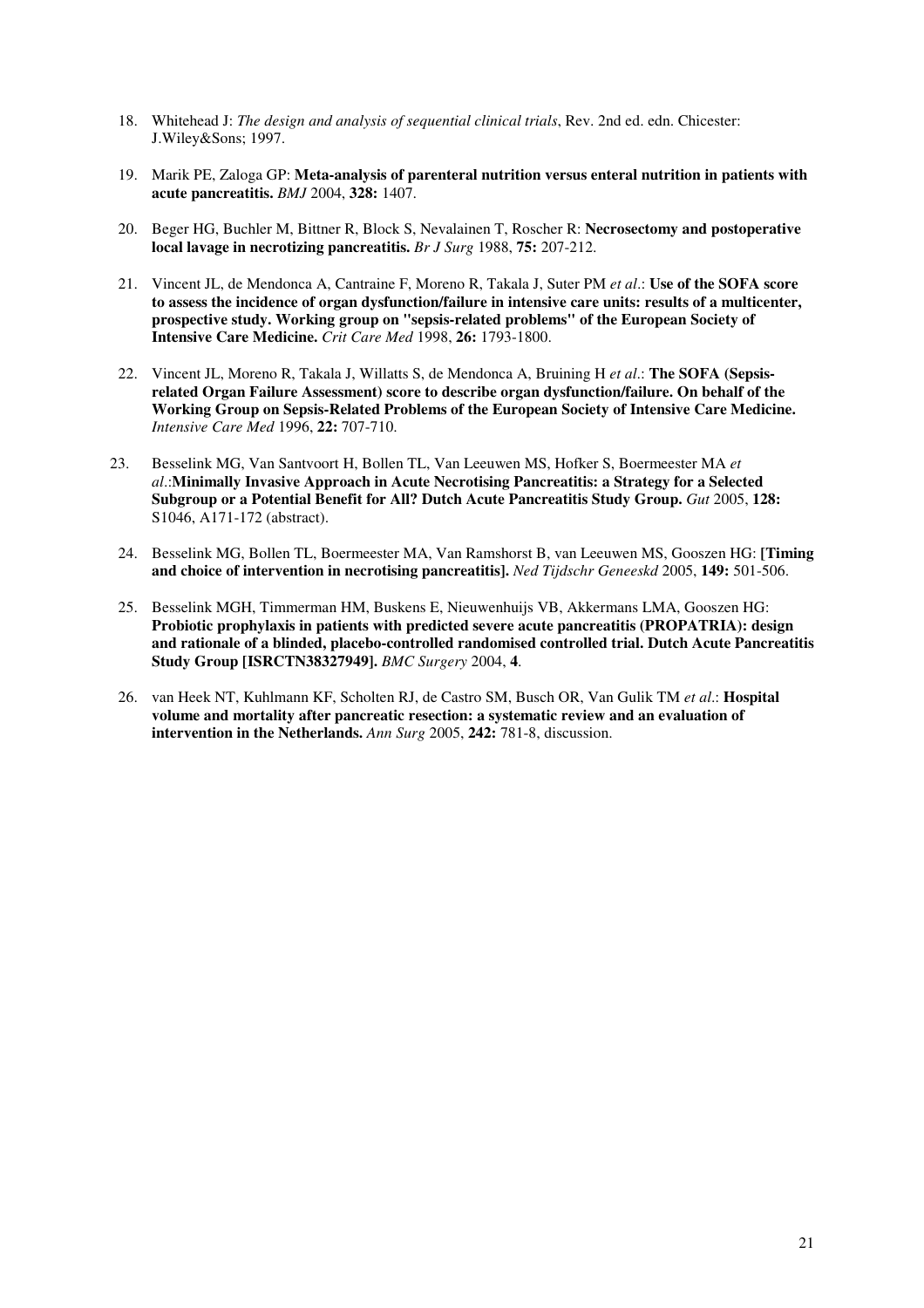## **Figure legends**

Figure 1. PANTER according to CONSORT

Figure 2. PANTER flowchart

 $\circledR$  = randomisation

# In the intensive care: within 72 hours, improved function of at least two organ systems (renal/ respiratory/ cardiovascular) **or** in the ward: within 72 hours, improvement of two of these three parameters: leucocytes/ temperature/ CRP). The worst parameter is used.

§No clinical improvement within 72 hours after drainage is considered failure: repeat the CT-scan once to check position of the drains. If the position is adequate, and no additional drainable collections are seen, proceed to surgery, if drain position is inadequate: repeat CT-guided percutaneous drainage (or endoscopic transgastric drainage). If after the second drainage there is no clinical improvement within 72 hours, proceed to surgery. If repeat-drainage is not possible, patients proceed to surgery.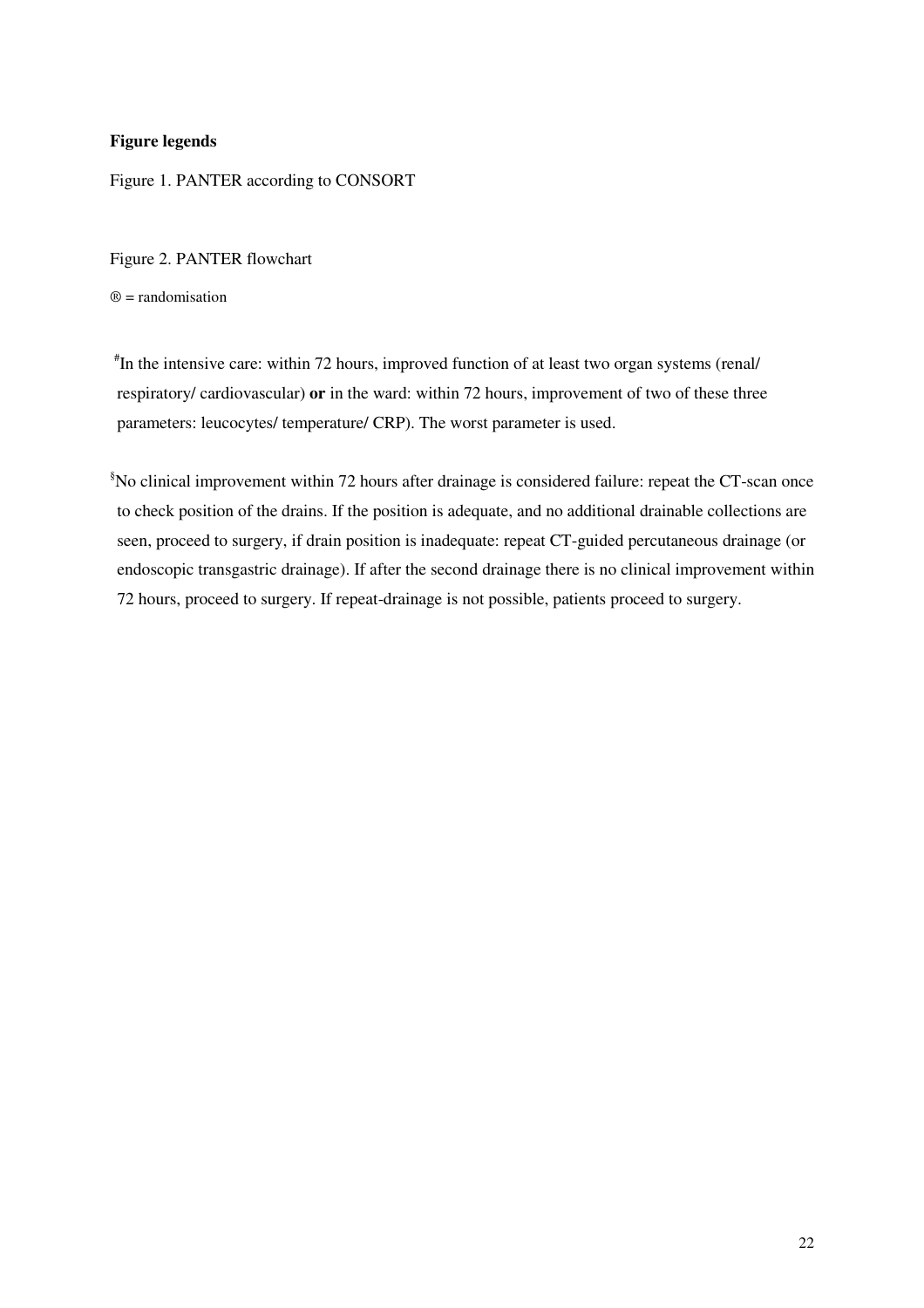# **Table 1: Primary outcome of the PANTER trial; complications after first intervention**

| Mortality                                                   |  |  |  |
|-------------------------------------------------------------|--|--|--|
| New-onset multi organ failure or systemic complications $*$ |  |  |  |
| Enteric fistula (either small or large bowel)               |  |  |  |
| Perforation of a visceral organ requiring intervention      |  |  |  |
| Bleeding requiring intervention*                            |  |  |  |

# New onset failure of 2 or more organ systems or systemic complications as listed in Table 2, occurring at the same moment in time. \*Surgical, endoscopic or radiological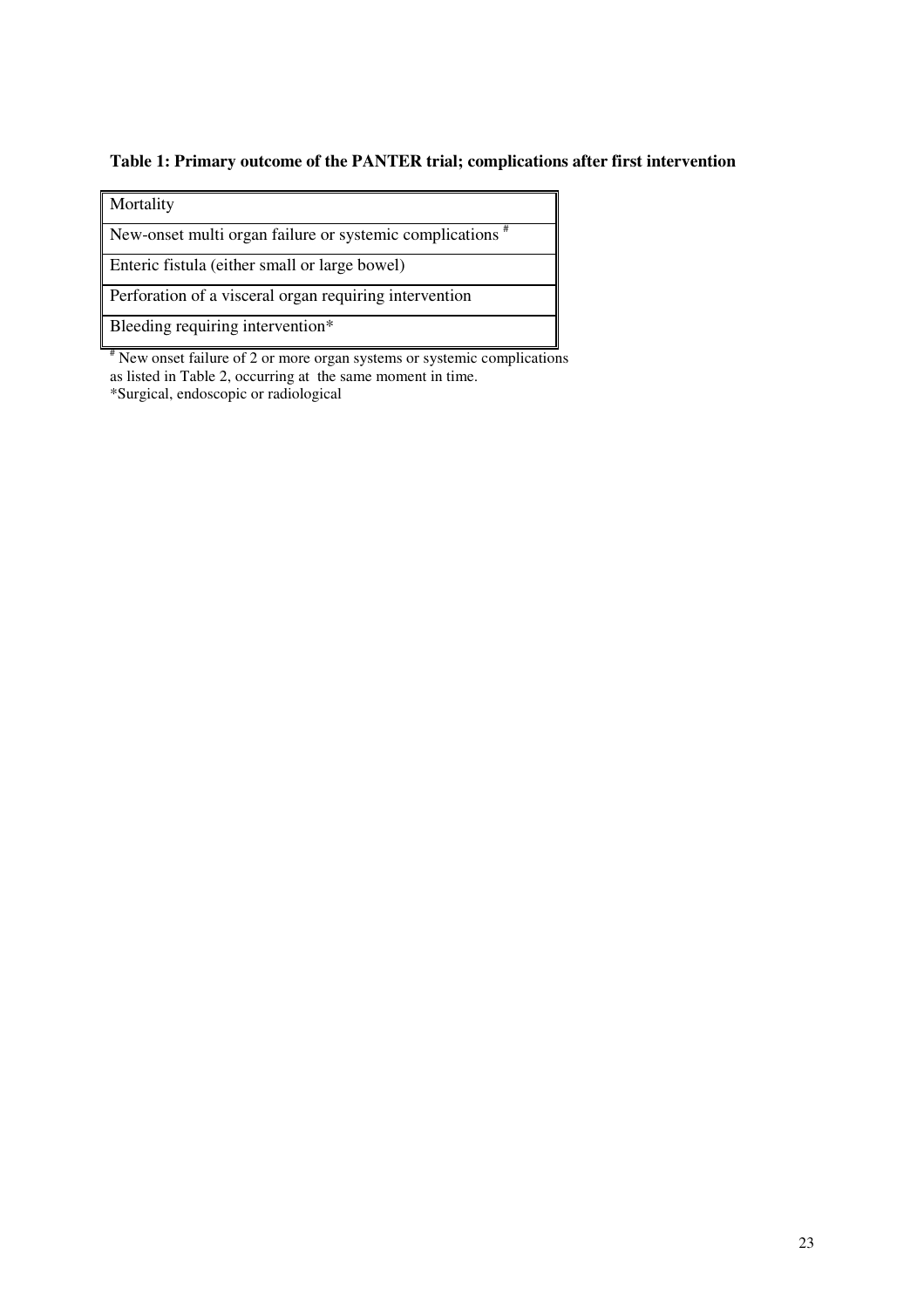| Table 2: Definitions of organ failure and systemic complications |  |  |  |  |
|------------------------------------------------------------------|--|--|--|--|
|------------------------------------------------------------------|--|--|--|--|

| <b>ORGAN</b>   | <b>CIRCULATORY</b>           | SYSTOLIC BLOOD PRESSURE LESS THAN 90 MM HG                    |                               |  |
|----------------|------------------------------|---------------------------------------------------------------|-------------------------------|--|
| <b>FAILURE</b> |                              | OR NEED FOR CATECHOLAMINE SUPPORT                             |                               |  |
|                | Pulmonary                    | $PaO2$ 60mm Hg or less or need for mechanical                 |                               |  |
|                |                              | ventilation                                                   |                               |  |
|                | Renal                        | creatinine level greater than 177 umol/L after rehydration or |                               |  |
|                |                              | or need for hemofiltration or hemodialysis                    |                               |  |
| Systemic       | Gastrointestinal bleeding    |                                                               | more than 500 ml/ 24 hours    |  |
| complications  |                              | Disseminated intravascular coagulation                        | platelets <100 x $10^9$ /L    |  |
|                | Severe metabolic disturbance |                                                               | calcium level $<$ 1.87 mmol/L |  |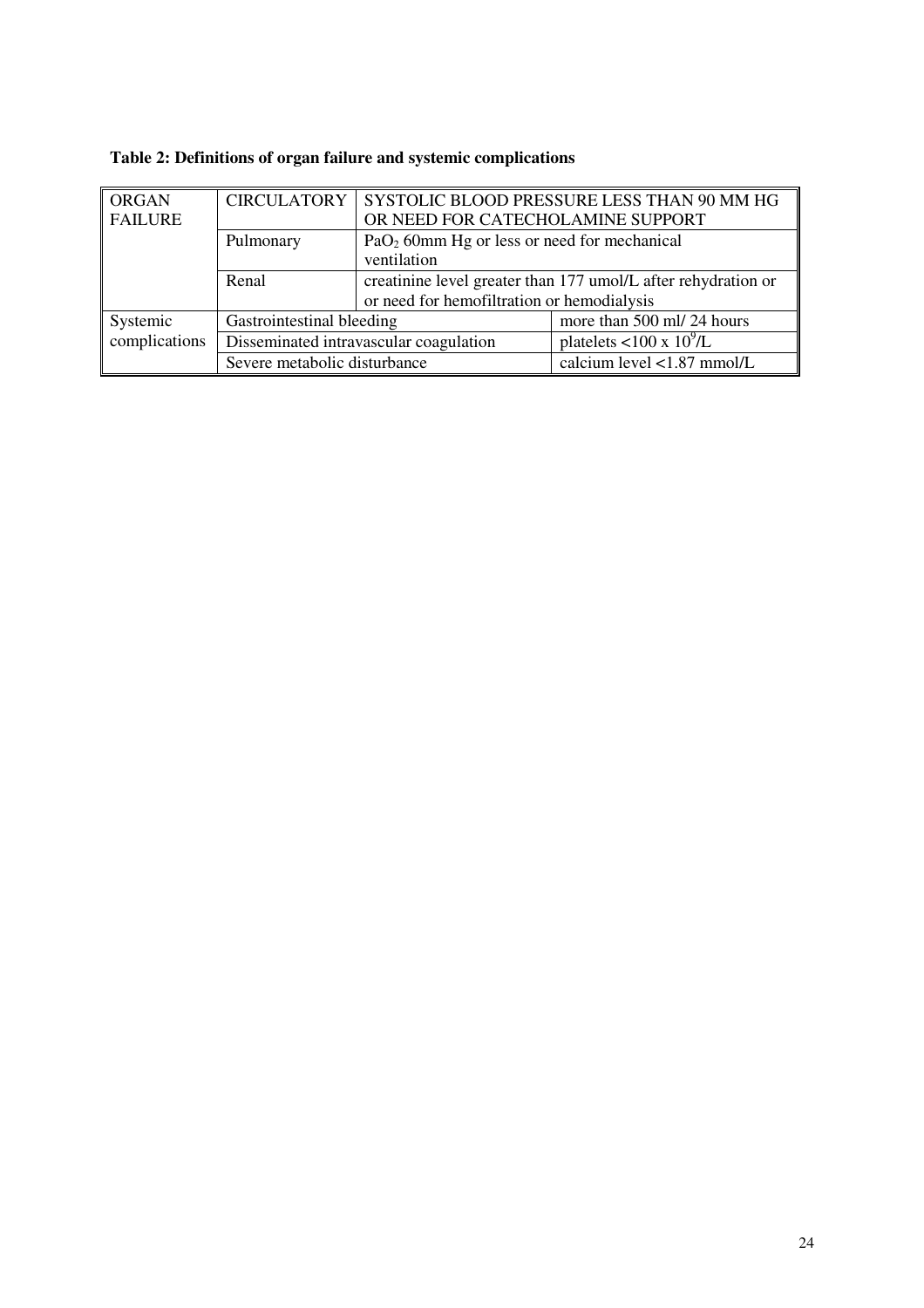